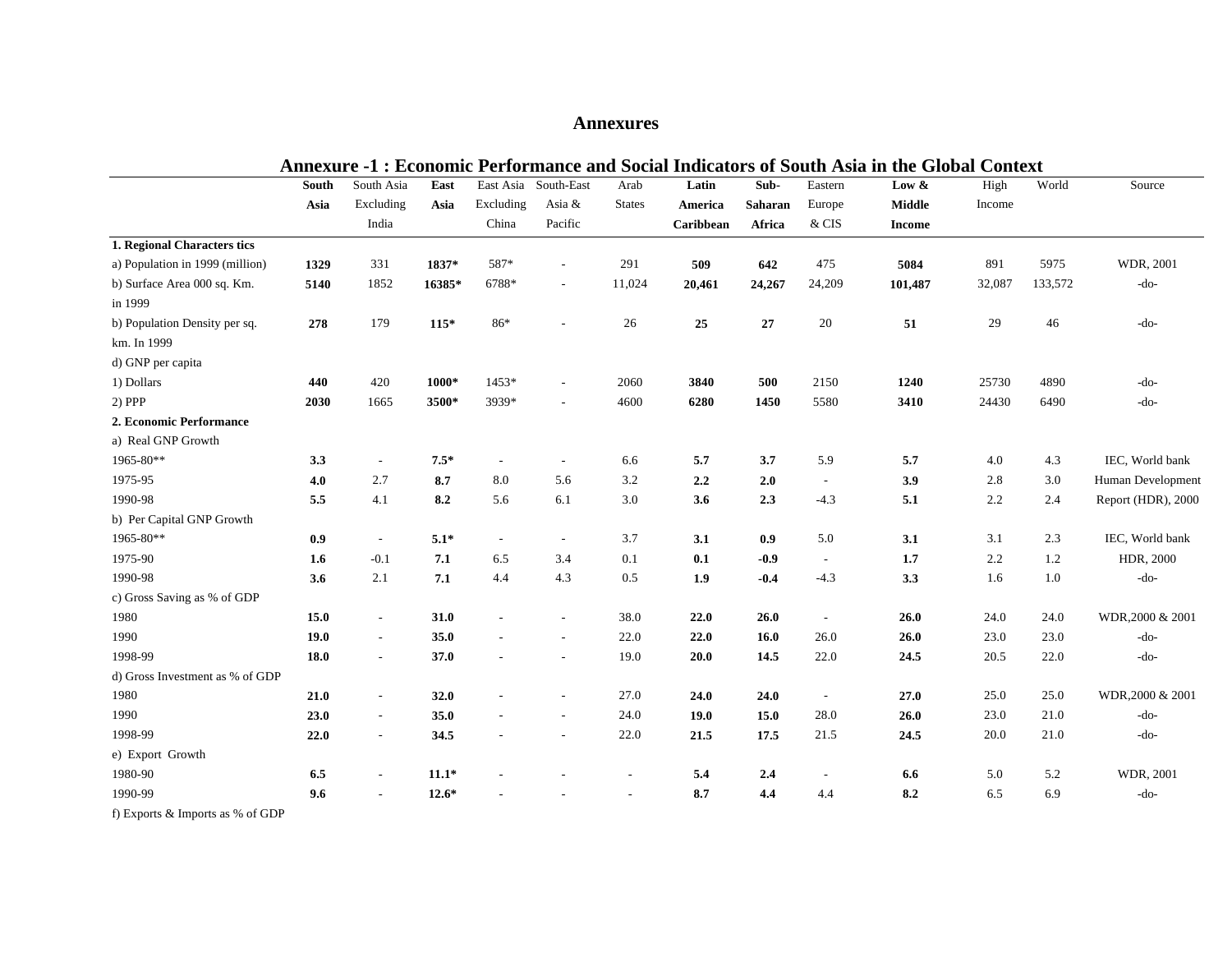| 1990                               | 24.8                    | 39.6                     | 71.9             | 107.3                    | 113.1                    | 77.6                     | 28.7   | 52.0                    | 50.0                     | 53.3   | 37.3   | 38.6                     | HDR, 2000          |
|------------------------------------|-------------------------|--------------------------|------------------|--------------------------|--------------------------|--------------------------|--------|-------------------------|--------------------------|--------|--------|--------------------------|--------------------|
| 1998                               | 28.4                    | 36.0                     | 73.6             | 120.8                    | 144.1                    | 63.2                     | 36.2   | 59.1                    | 74.6                     | 61.9   | 43.3   | 45.7                     | $-do-$             |
| g) External Debt as % of GNP       |                         |                          |                  |                          |                          |                          |        |                         |                          |        |        |                          |                    |
| 1985                               | 15.5                    | 13.3                     | $\blacksquare$   | $\overline{\phantom{a}}$ | 102.3                    | $\overline{\phantom{a}}$ | 58.0   | 76.9                    | $\overline{\phantom{a}}$ | 41.3   |        | $\overline{\phantom{a}}$ | HDR, 2000          |
| 1998                               | 26.2                    | 32.0                     | 24.8             | 44.1                     | 30.2                     |                          | 39.2   | 67.9                    | 48.8                     | 42.8   |        | 43.6                     | $-do-$             |
| h) Debt service ratio              |                         |                          |                  |                          |                          |                          |        |                         |                          |        |        |                          |                    |
| 1985                               | 14.5                    | 9.4                      | $\blacksquare$   | $\sim$                   | 30.2                     | $\overline{\phantom{a}}$ | 36.8   | 26.7                    | $\sim$                   | 28.3   |        | $\overline{\phantom{a}}$ | HDR, 2000          |
| 1998                               | 18.9                    | 16.7                     | 10.5             | 12.9                     | 17.3                     | $\overline{\phantom{a}}$ | 33.7   | 15.1                    | 13.5                     | 20.1   |        | 18.9                     | $-do-$             |
| i) Fiscal Deficit as % of GDP      |                         |                          |                  |                          |                          |                          |        |                         |                          |        |        |                          |                    |
| 1981-90                            | $-8.4$                  | $\sim$                   | $-1.7$           | $\overline{a}$           | $\overline{a}$           | $-3.5$                   | $-6.5$ | $-5.3$                  | $-4.0$                   | $-4.7$ | $-3.0$ | $-3.3$                   | IEC, World Bank    |
| 1991-95                            | $-7.7$                  | $\overline{\phantom{a}}$ | $-0.5$           |                          | $\overline{a}$           | $-5.9$                   | $-0.8$ | $-7.4$                  | $-9.3$                   | $-4.4$ | $-3.3$ | $-3.5$                   | $-do-$             |
| j) Inflation rate by CPI           |                         |                          |                  |                          |                          |                          |        |                         |                          |        |        |                          |                    |
| 1982-91                            | 8.83a                   | $\sim$                   | 9.7 <sub>b</sub> |                          | $\overline{a}$           | 21.2                     | 166.9  | 22.7                    | $\sim$                   | 45.7   | 4.9    | $\sim$                   | World Economic     |
| 1992-99                            | 7.43a                   | $\overline{\phantom{a}}$ | 8.95b            |                          | ۰                        | 31.0                     | 81.3   | 40.1                    | $\overline{a}$           | 24.1   | 2.4    | $\overline{\phantom{a}}$ | Outlook, 2000      |
| k) Official Development            |                         |                          |                  |                          |                          |                          |        |                         |                          |        |        |                          |                    |
| Assistant as % of GNP              |                         |                          |                  |                          |                          |                          |        |                         |                          |        |        |                          |                    |
| 1992                               | 1.4                     | 2.0                      | 0.4              | 0.0                      | 1.4                      | 1.9                      | 2.5    | 11.1                    | 0.6                      | 1.9    |        | 1.7                      | HDR, 2000          |
| 1998                               | 0.8                     | 1.4                      | 0.2              | 0.1                      | 1.1                      | 0.9                      | 7.3    | 4.4                     | 0.7                      | 3.2    |        | 2.9                      | $-do-$             |
| 1) Net Portfolio Investment Flows  |                         |                          |                  |                          |                          |                          |        |                         |                          |        |        |                          |                    |
| in US\$ millions                   |                         |                          |                  |                          |                          |                          |        |                         |                          |        |        |                          |                    |
| 1990                               | 252                     | $\boldsymbol{0}$         |                  | $\overline{a}$           | 148                      | $\overline{\phantom{a}}$ | 997    | $-31$                   | $\overline{\phantom{a}}$ | 2561   |        |                          | HDR,2000           |
| 1998                               | 4536                    | 74                       | 8176             | 5315                     | 2701                     | $\overline{\phantom{a}}$ | 19375  | 930                     | 16944                    | 38281  |        | 55224                    | $-do-$             |
| m) Long-term Private Capital Flows |                         |                          |                  |                          |                          |                          |        |                         |                          |        |        |                          |                    |
| i) in US \$ billions               |                         |                          |                  |                          |                          |                          |        |                         |                          |        |        |                          |                    |
| 1980-89                            | 3                       |                          | $\boldsymbol{9}$ |                          |                          | $\overline{4}$           | 15     | 3                       | $\overline{7}$           | 40     |        |                          | IEC, World Bank    |
| 1990-96                            | 5                       | $\overline{a}$           | 58               |                          |                          | 3                        | 44     | $\overline{\mathbf{4}}$ | $20\,$                   | 134    |        |                          | $-do-$             |
| ii) as % of flows to developing    |                         |                          |                  |                          |                          |                          |        |                         |                          |        |        |                          |                    |
| countries                          |                         |                          |                  |                          |                          |                          |        |                         |                          |        |        |                          |                    |
| 1980-89                            | 8                       | $\overline{\phantom{a}}$ | 24               |                          |                          | 11                       | 34     | 5                       | 18                       | 100    |        |                          | IEC, World Bank    |
| 1990-96                            | $\overline{\mathbf{4}}$ | $\overline{a}$           | 42               |                          |                          | $\sqrt{2}$               | 33     | $\overline{2}$          | 16                       | 100    |        |                          | $-do-$             |
| m) Foreign Direct Investment       |                         |                          |                  |                          |                          |                          |        |                         |                          |        |        |                          |                    |
| i) inflows in Million \$           |                         |                          |                  |                          |                          |                          |        |                         |                          |        |        |                          |                    |
| 1987-92                            | 351                     | 293                      | 18438            | 13876                    | $\overline{a}$           | 2233                     | 12400  | 1797                    | 1683                     | 35326  | 136628 | 173530                   | World Investment   |
| 1993-98                            | 2873                    | 923                      | 67830            | 29992                    | $\sim$                   | 4550                     | 45075  | 3638                    | 15278                    | 126674 | 238905 | 378146                   | Report (WIR), 1999 |
| ii) outflows in Million \$         |                         |                          |                  |                          |                          |                          |        |                         |                          |        |        |                          |                    |
| 1987-92                            | 20                      | 12                       | 10640            | 9304                     | $\overline{\phantom{a}}$ | 962                      | 1309   | 1005                    | 54                       | 13946  | 184680 | 198670                   | $-do-$             |
| 1993-98                            | 99                      | $\overline{4}$           | 40309            | 37863                    | $\overline{a}$           | 855                      | 9933   | 496                     | 1342                     | 51790  | 346103 | 399138                   |                    |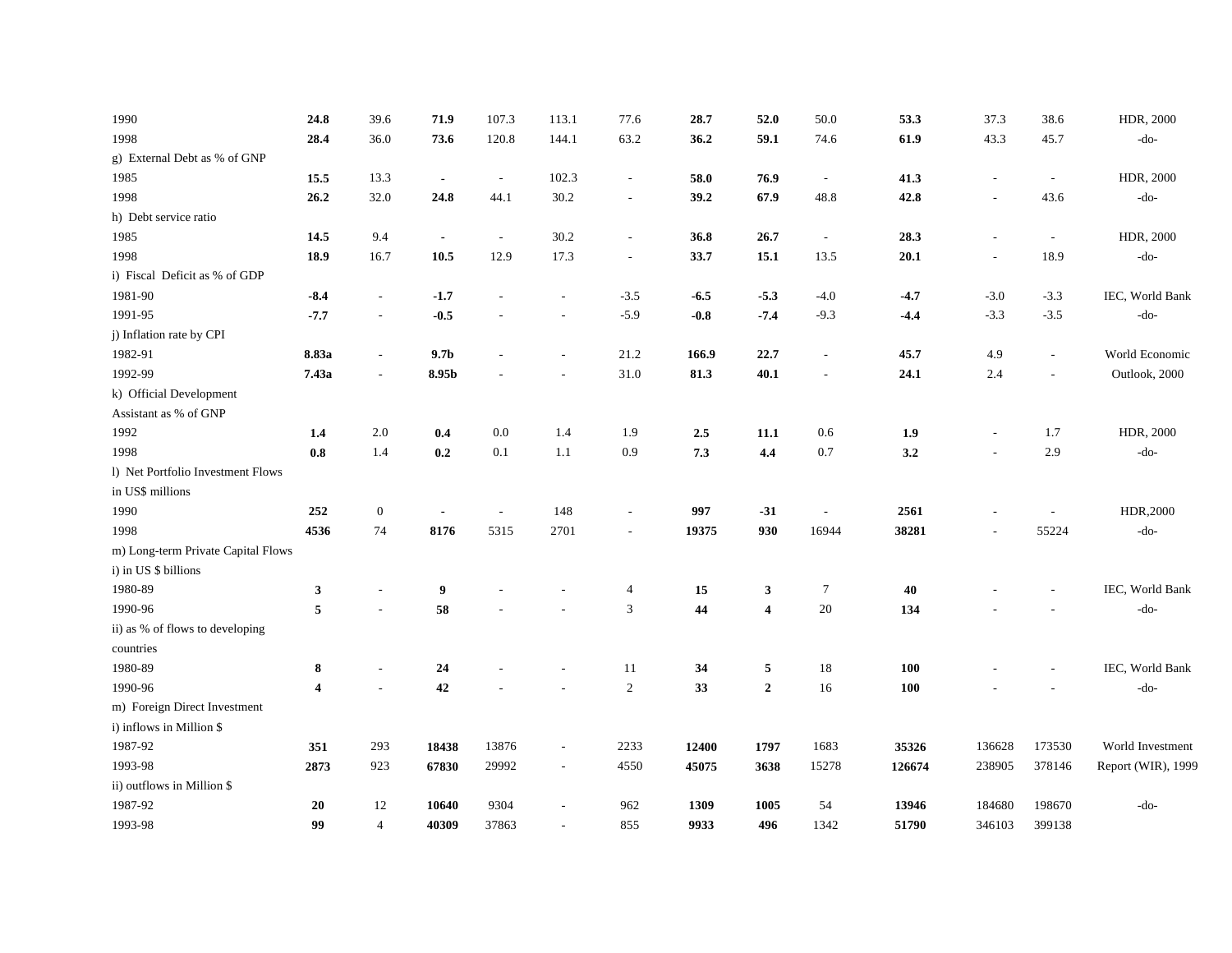| iii) inward as % gross fixed capital formation    |                  |                          |           |        |                          |             |       |       |                          |              |                |         |                    |
|---------------------------------------------------|------------------|--------------------------|-----------|--------|--------------------------|-------------|-------|-------|--------------------------|--------------|----------------|---------|--------------------|
| 1987-92                                           | $0 - 3.3$        | $\sim$                   | $4.3***$  |        | $\overline{\phantom{a}}$ | $0.9 - 2.6$ | 5.4   | 7.10  | $\overline{\phantom{a}}$ | 3.90         | 4.20           | 4.10    | -do-               |
| 1993-97                                           | $0.78 - 6.32$    | $\sim$                   | $8.14***$ |        | $\overline{\phantom{a}}$ | 1.54-4.8    | 10.62 | 10.50 | $\overline{a}$           | 8.08         | 4.66           | 5.56    |                    |
| iv) outward as % of gross fixed capital formation |                  |                          |           |        |                          |             |       |       |                          |              |                |         |                    |
| 1987-92                                           | $0.0 - 0.01$     | $\blacksquare$           | $2.5***$  |        | $\overline{a}$           | 0.3         | 0.7   | 6.9   | $\overline{\phantom{a}}$ | $\mathbf{1}$ | 5.70           | 4.70    | -do-               |
| 1993-97                                           | $0 - 0.2$        | $\sim$                   | $5.1***$  |        |                          | 0.30        | 1.50  | 2.20  | $\overline{\phantom{a}}$ | 3.60         | 7.14           | 6.12    |                    |
| v) FDI stocks as % GDP                            |                  |                          |           |        |                          |             |       |       |                          |              |                |         |                    |
| i) inward                                         |                  |                          |           |        |                          |             |       |       |                          |              |                |         |                    |
| 1985                                              | $0 - 8.5$        | $\overline{\phantom{a}}$ | $11.1***$ |        | $\sim$                   | $6.5 - 8$   | 10.50 | 8.00  | $\overline{\phantom{a}}$ | 9.80         | 6.10           | 6.90    | WIR, 1999          |
| 1997                                              | $1 - 12.7$       | $\sim$                   | $18.4***$ |        |                          | $7.1 - 15$  | 17.20 | 14.60 | $\overline{\phantom{a}}$ | 16.60        | 10.50          | 11.70   | $-do-$             |
| ii) outward                                       |                  |                          |           |        |                          |             |       |       |                          |              |                |         |                    |
| 1985                                              | $0 - 0.2$        | $\overline{\phantom{a}}$ | $1.4***$  |        | $\overline{\phantom{a}}$ | $0.3 - 0.9$ | 1.10  | 5.10  | $\overline{\phantom{a}}$ | 1.40         | 7.4            | 6.30    | -do-               |
| 1997                                              | $0 - 0.3$        | $\sim$                   | $9.3***$  |        |                          | $0.7 - 1.6$ | 2.30  | 6.50  | $\overline{a}$           | 5.80         | 13.9           | 11.90   | -do-               |
| n) Banking                                        |                  |                          |           |        |                          |             |       |       |                          |              |                |         |                    |
| Domestic Credit Provided by                       |                  |                          |           |        |                          |             |       |       |                          |              |                |         |                    |
| Banking Sector as % of GDP                        |                  |                          |           |        |                          |             |       |       |                          |              |                |         |                    |
| 1990                                              | 48.3             |                          | 71        |        | $\overline{a}$           | 54.3        | 58.70 | 55.60 | $\overline{\phantom{a}}$ | 58.40        | 140            | 125.00  | World Development  |
| 1999                                              | 44.1             |                          | 113       |        |                          | 72.2        | 27.60 | 43.20 | 33.50                    | 72.20        | 139            | 136.40  | Report (WDR), 2001 |
| 3. Infrastructure                                 |                  |                          |           |        |                          |             |       |       |                          |              |                |         |                    |
| a) Power Consumption per                          |                  |                          |           |        |                          |             |       |       |                          |              |                |         |                    |
| capita in KWH                                     |                  |                          |           |        |                          |             |       |       |                          |              |                |         |                    |
| 1980                                              | 173              | 172                      | 346       | 1211   | 201                      | 650         | 990   | 381   | $\overline{\phantom{a}}$ | 366          | 6933           | 1562    | HDR, 2000          |
| 1997                                              | 479              | 472                      | 1105      | 5257   | 669                      | 1424        | 1749  | 423   | 4095                     | 884          | 9531           | 2383    | $-do-$             |
| b) % of T&D Losses                                |                  |                          |           |        |                          |             |       |       |                          |              |                |         |                    |
| 1990                                              | 19               | $\overline{\phantom{a}}$ | 8         |        | $\overline{\phantom{a}}$ | 13          | 14    | 9     | $\,8\,$                  | 10           | $\overline{7}$ | $\,8\,$ | WDR,2001           |
| 1996-97                                           | ${\bf 18}$       | $\overline{\phantom{a}}$ | 8         |        | $\overline{\phantom{a}}$ | 13          | 16    | 10    | 12                       | 12           | 6              | 8       | -do-               |
| c) % of Paved Roads                               |                  |                          |           |        |                          |             |       |       |                          |              |                |         |                    |
| 1990                                              | 37.5             | $\sim$                   | 23.5      |        | $\sim$                   | 67.0        | 21.9  | 16.6  | 74.2                     | 28.8         | 86.3           | 39.0    | -do-               |
| 1997-98                                           | 57.0             | $\overline{\phantom{a}}$ | 17.4      |        | $\sim$                   | 50.2        | 26.0  | 15.0  | 86.5                     | 29.5         | 93.9           | 43.1    | $-do-$             |
| d) Access to Information Flows                    |                  |                          |           |        |                          |             |       |       |                          |              |                |         |                    |
| per '000 people                                   |                  |                          |           |        |                          |             |       |       |                          |              |                |         |                    |
| i) Television in 1996-98                          | 69               | 69                       | 275       | 344    | 139                      | 144         | 252   | 50    | 379                      | 162          | 674            | 253     | HDR, 2000          |
| ii) Telephone in 1996-98                          | 24               | 30                       | 85        | 431    | 43                       | 65          | 118   | 14    | 193                      | 58           | 569            | 142     |                    |
| iii) Mobile in 1996-98                            | $\boldsymbol{2}$ | $\overline{2}$           | 31        | 310    | 16                       | 10          | 43    | 5     | 18                       | 18           | 266            | 54      |                    |
| iv) PCs in 1998                                   | 3                | $\sim$                   | 14        | $\sim$ | $\overline{\phantom{a}}$ | 10          | 34    | 8     | 35                       | 16           | 311            | 71      | WDR, 2001          |
| v) internet Hosts                                 |                  |                          |           |        |                          |             |       |       |                          |              |                |         |                    |
| per '000 in 1998                                  | 0.01             | 0.01                     | 0.22      | 4.85   | 0.32                     | 0.13        | 0.99  | 0.27  | 1.65                     | 0.26         | 48.20          | 7.42    | HDR,2000           |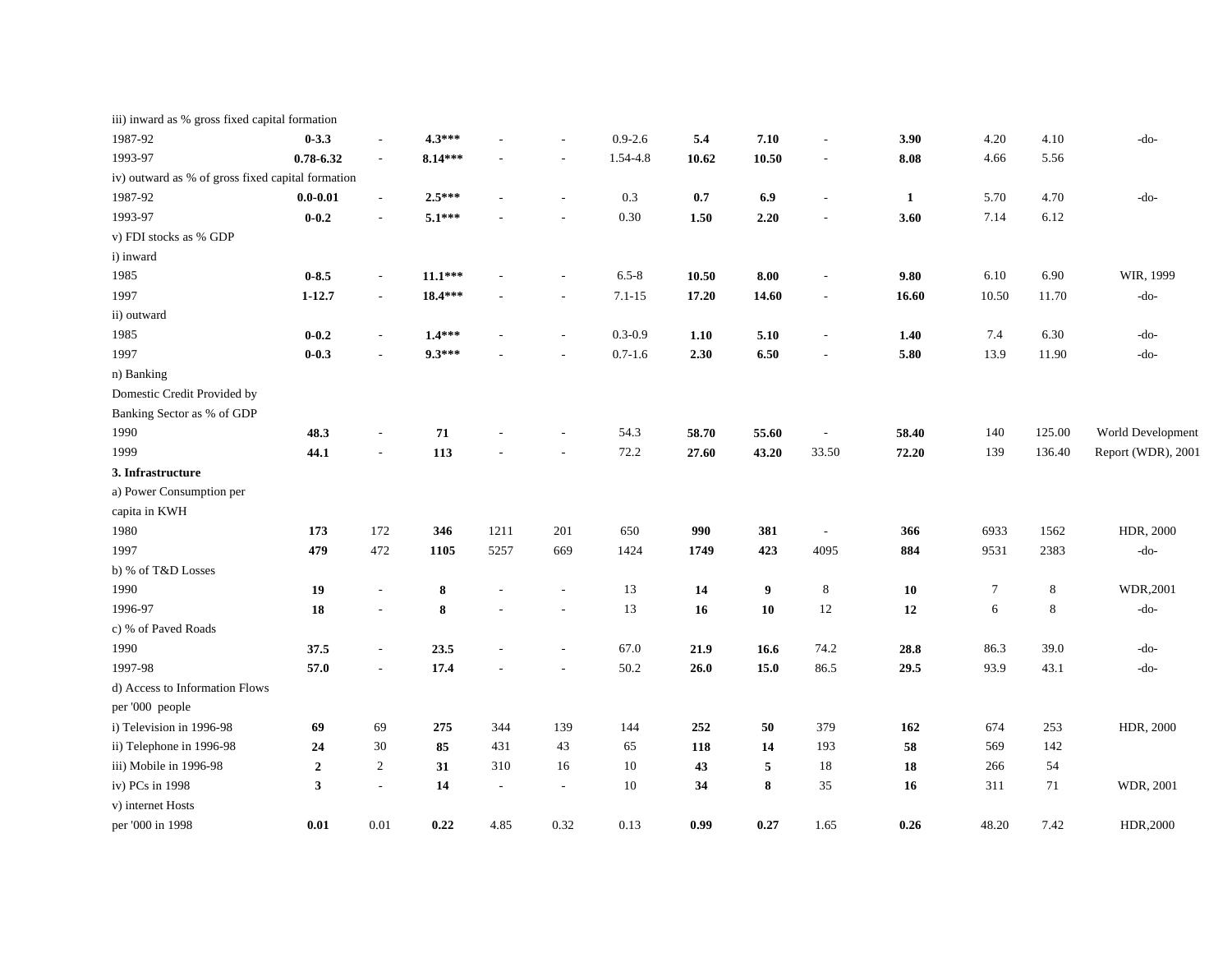#### **4. Education & Human Resources**

| a) Literacy Rate in 1998       |                         |        |         |            |                          |                          |            |                |                          |         |                |        |                |
|--------------------------------|-------------------------|--------|---------|------------|--------------------------|--------------------------|------------|----------------|--------------------------|---------|----------------|--------|----------------|
| Adult                          | 54.3                    | 50.5   | 83.4    | 96.9       | 89.3                     | 59.7                     | 87.7       | 59.6           | ٠                        | 72.7    |                |        | HDR, 2000      |
| Youth                          | 68.9                    | 64.3   | 97.3    | 99.7       | 96.9                     | $77\,$                   | 93.7       | 75.8           | $\overline{\phantom{a}}$ | 84.1    | $\overline{a}$ | 85.1   | -do-           |
| b) Expenditure on Education as |                         |        |         |            |                          |                          |            |                |                          |         |                |        |                |
| % of GDP                       |                         |        |         |            |                          |                          |            |                |                          |         |                |        |                |
| 1990                           | 3.7                     | 3.4    | $2.8\,$ | 3.3        | $\overline{\phantom{a}}$ | 4.8                      | 3.4        | 4.9            | $\frac{1}{2}$            | 3.5     | 5.3            | 4.9    | HDR, 2000      |
| 1995-97                        | 3.2                     | 3.2    | 2.9     | 3.5        | 3.3                      | 5.4                      | 4.5        | 6.1            | 4.9                      | 3.8     | 5              | 4.8    | $-do-$         |
| c) Scientists and engineers    |                         |        |         |            |                          |                          |            |                |                          |         |                |        |                |
| in R&D per million people      |                         |        |         |            |                          |                          |            |                |                          |         |                |        |                |
| 1987-97                        | 137                     |        | 492     |            |                          |                          |            |                | 2534                     |         | 3166           | $\sim$ | WDR, 2001      |
| d) High tech exports as % of   | $\overline{\mathbf{4}}$ |        | 28      |            |                          | 112                      |            |                | $\,8\,$                  | 17      | 33             | 22     | -do-           |
| manufacturing exports in 1998  |                         |        |         |            |                          |                          |            |                |                          |         |                |        |                |
| 5. Health                      |                         |        |         |            |                          |                          |            |                |                          |         |                |        |                |
| a) % of population with access |                         |        |         |            |                          |                          |            |                |                          |         |                |        |                |
| to safe water                  |                         |        |         |            |                          |                          |            |                |                          |         |                |        |                |
| 1982-85                        | 52                      |        |         |            |                          | 68                       | 72         |                |                          |         |                |        | <b>WDR2001</b> |
| 1990-98                        | ${\bf 82}$              | 85     | 68      | 92         | $71\,$                   | 83                       | ${\bf 78}$ | 54             |                          | 72      |                | $73\,$ | HDR, 2000      |
| b) % of population with access |                         |        |         |            |                          |                          |            |                |                          |         |                |        |                |
| to sanitation                  |                         |        |         |            |                          |                          |            |                |                          |         |                |        |                |
| 1982-85                        | $\overline{7}$          |        |         |            |                          |                          | 46         |                |                          |         |                |        | <b>WDR2001</b> |
| 1990-98                        | 35                      | 51     |         |            |                          | $77\,$                   | ${\bf 71}$ | 48             |                          | 44      |                |        | HDR, 2000      |
| c) Infant Mortality per 1000   |                         |        |         |            |                          |                          |            |                |                          |         |                |        |                |
| 1998                           | 72                      | $78\,$ | 37      | $10\,$     | 41                       | 55                       | 32         | 106            | 26                       | 64      | 6              | 58     | HDR, 2000      |
| d) Life expectancy             |                         |        |         |            |                          |                          |            |                |                          |         |                |        |                |
| 1970-75                        | 50                      | 50     | 63      | 63         | 52                       | 52                       | 61         | 45             | 69                       | 56      | 72             | 60     | $-do-$         |
| 1995-2000                      | 63                      | 63     | 70      | 73         | 66                       | 66                       | 70         | 49             | 69                       | 64      | $78\,$         | 67     | $-do-$         |
| e) Expenditure on Health       |                         |        |         |            |                          |                          |            |                |                          |         |                |        |                |
| as % of GDP                    |                         |        |         |            |                          |                          |            |                |                          |         |                |        |                |
| 1990                           | 0.7                     | 1.6    | 1.6     | $\sqrt{2}$ | $\mathbf{1}$             |                          | 2.7        | $\blacksquare$ | $3.2\,$                  | 1.9     | 5.3            | 4.7    | $-do-$         |
| 1996-98                        | 0.9                     | 1.4    | $1.5\,$ | 2.4        | 1.2                      | $\overline{\phantom{a}}$ | 3.1        | 2.4            | $4.5\,$                  | $2.2\,$ | 6.4            | 5.6    | $-do-$         |
| f) Doctors per 1 lakh people   |                         |        |         |            |                          |                          |            |                |                          |         |                |        |                |
| 1992-95                        | 44                      | 33     | 115     | 134        | 19                       | 109                      | 132        | 32             | 345                      | 78      | 252            | 122    | HDR, 2000      |
| g) Nurse per 1 lakh people     |                         |        |         |            |                          |                          |            |                |                          |         |                |        |                |
| 1992-95                        | 24                      | 24     | 94      | 243        | 75                       | 179                      | 100        | 135            | 782                      | 98      | $\overline{a}$ | 248    | $-do-$         |
|                                |                         |        |         |            |                          |                          |            |                |                          |         |                |        |                |

**6. Nutrition**

a. Daily per capita supply of calories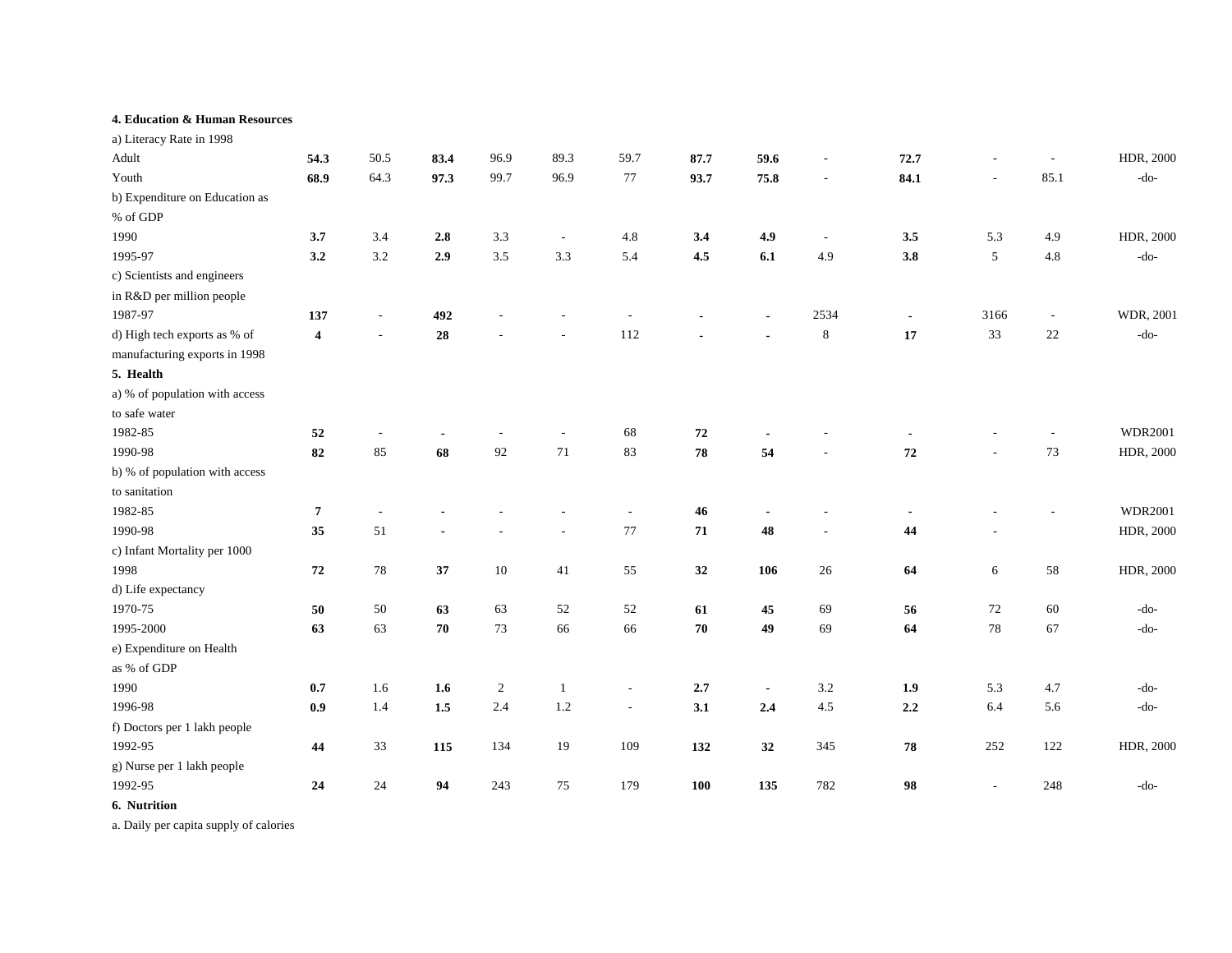| 1970                                  | 2103 | 2166                     | 2050  | 2777                     | 1966                     | 2225 | 2474 | 2271           | $\overline{\phantom{a}}$ | 2145 | 3041  | 2358  | $-do-$    |
|---------------------------------------|------|--------------------------|-------|--------------------------|--------------------------|------|------|----------------|--------------------------|------|-------|-------|-----------|
| 1997                                  | 2467 | 2394                     | 2906  | 3103                     | 2656                     | 2930 | 2798 | 2237           | 2907                     | 2663 | 3412  | 2791  | $-do-$    |
| b. Daily per capita supply of Protein |      |                          |       |                          |                          |      |      |                |                          |      |       |       |           |
| $1997$ (in grams)                     | 59   | 58                       | 78    | 87                       | 62                       | 79   | 73   | 53             | 86                       | 67   | 105   | 74    | $-do-$    |
| % change 1970-97                      | 12.7 | 12.5                     | 59.7  | 19.5                     | 40                       | 32.1 | 13.1 | $-4.1$         | $\sim$                   | 27.5 | 14.3  | 19.7  | $-do-$    |
| c. Daily per capita supply of fat     |      |                          |       |                          |                          |      |      |                |                          |      |       |       |           |
| 1997 (in grams)                       | 45   | 47                       | 71    | 86                       | 51                       | 70   | 79   | 46             | 81                       | 59   | 134   | 72    | $-do-$    |
| % change 1970-97                      | 50.7 | 62.6                     | 209.8 | 155                      | 77.7                     | 44.7 | 43.2 | 2.8            | $\sim$                   | 79.6 | 22.4  | 42.2  | $-do-$    |
| 7. Environmental Profile              |      |                          |       |                          |                          |      |      |                |                          |      |       |       |           |
| Carbon dioxide emissions in 1996      |      |                          |       |                          |                          |      |      |                |                          |      |       |       |           |
| a) per capita (metric tons)           | 1393 | 394                      | 3810  | 441                      | 756                      | 910  | 1196 | 469            | 3250                     | 8717 | 10745 | 22443 | $-do-$    |
| b) share of world total               | 5.8  | 1.6                      | 15.9  | 1.8                      | 3.2                      | 3.8  | 5    | $\overline{2}$ | 13.6                     | 36.4 | 44.9  | 93.8  | $-do-$    |
| 8. Risk Ratings in 2000               |      |                          |       |                          |                          |      |      |                |                          |      |       |       |           |
| a) Composite ICRG                     | 61.3 | $\overline{\phantom{a}}$ | 67.3  | $\overline{\phantom{a}}$ | $\overline{\phantom{a}}$ | 70.5 | 68.6 | 58.9           | 63.7                     | 62.9 | 82    | 68.7  | WDR, 2001 |
| b) Institutional Investor Credit      | 26.1 | $\overline{\phantom{a}}$ | 38.8  | $\overline{\phantom{a}}$ | $\overline{\phantom{a}}$ | 36.8 | 36.6 | 18.7           | 27.5                     | 27.7 | 84.3  | 32.5  | $-do-$    |

\* including South-East Asia and the Pacific; \*\* denotes GDP growth rate; \*\*\* - for South, East and South-East Asia as a whole; a - simple annual average; b - entire Asia.

# **Annexure -2 : Economic Performance and Social Indicators of South Asian Countries**

|                                 | Bangladesh Bhutan |                | India |                          |      | Maldive Nepal Pakistan | Sri   | Source             |
|---------------------------------|-------------------|----------------|-------|--------------------------|------|------------------------|-------|--------------------|
|                                 |                   |                |       | S                        |      |                        | Lanka |                    |
| 1. Country Characters tics      |                   |                |       |                          |      |                        |       |                    |
| a) Population in 1998 (million) | 125               | $\overline{2}$ | 982   | 0.3                      | 22.8 | 148                    | 18.5  | HDR, 2000          |
| b) Surface Area 000 sq. Km.     | 144               |                | 3288  | $\overline{\phantom{a}}$ | 147  | 796                    | 66    | <b>WDR,2000</b>    |
| in 1999                         |                   |                |       |                          |      |                        |       |                    |
| b) Population Density per sq.   | 981               |                | 336   | ۰                        | 164  | 175                    | 294   | -do-               |
| km. in 1999                     |                   |                |       |                          |      |                        |       |                    |
| d) GNP per capita               |                   |                |       |                          |      |                        |       |                    |
| 1) Dollars in 1998              | 350               | 470            | 440   | 1130                     | 210  | 470                    | 810   | HDR, 2000          |
| 2) PPP in 1998                  | 1361              | 1536           | 2077  | 4083                     | 1157 | 1715                   | 2979  | HDR, 2000          |
| 2. Economic Performance         |                   |                |       |                          |      |                        |       |                    |
| a) Real GNP Growth              |                   |                |       |                          |      |                        |       |                    |
| 1975-95                         | 4.70              |                | 4.80  |                          | 4.00 | 6.20                   | 4.60  | Human              |
|                                 |                   |                |       |                          |      |                        |       | Development        |
| 1990-98                         | 4.90              | 5.10           | 5.60  | 6.50                     | 4.80 | 4.30                   | 5.00  | Report (HDR), 2000 |
| b) Per Capital GNP Growth       |                   |                |       |                          |      |                        |       |                    |
| 1975-90                         | 2.20              |                | 2.60  |                          | 1.30 | 3.20                   | 3.00  | -do-               |
| 1990-98                         | 3.20              | 2.00           | 3.80  | 3.70                     | 2.30 | 1.70                   | 3.70  |                    |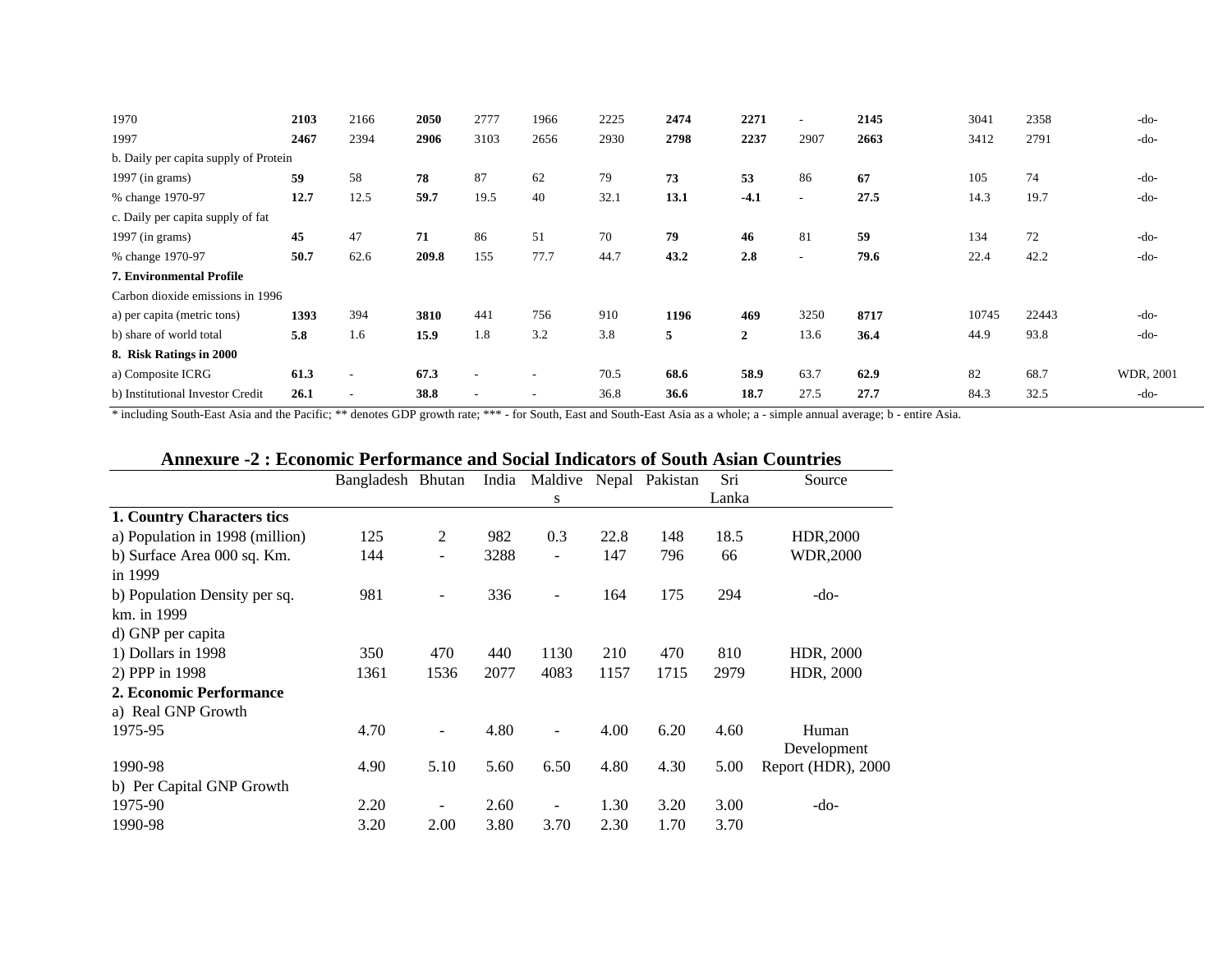| c) Inflation by CPI                    |         |                |         |                |         |         |         |                            |
|----------------------------------------|---------|----------------|---------|----------------|---------|---------|---------|----------------------------|
| 1982-91                                | 9.50    | 9.80           | 8.90    | 5.20           | 9.70    | 7.00    | 11.70   | World Economic             |
| 1992-99                                | 5.64    | 8.96           | 9.13    | 8.31           | 7.59    | 9.95    | 9.85    | Outlook (WEO),<br>2000     |
| d) Final Consumption as % of           |         |                |         |                |         |         |         |                            |
| <b>GDP</b>                             |         |                |         |                |         |         |         |                            |
| 1981-91                                | 96.90   | 84.55          | 77.97   | 91.95          | 89.67   | 89.00   | 86.80   | International<br>Financial |
| 1992-99                                | 92.40   | 66.18          | 75.37   | $\blacksquare$ | 87.28   | 84.68   | 83.86   | Statistics (IFS),<br>2000  |
| e) Gross Capital Formation as % of GDP |         |                |         |                |         |         |         |                            |
| 1981-91                                | 11.73   | 37.10          | 23.32   | $\blacksquare$ | 19.53   | 18.75   | 24.88   | IFS, 2000                  |
| 1992-99                                | 14.90   | 45.90          | 23.20   | $\blacksquare$ | 22.80   | 18.38   | 25.23   |                            |
| f) Merchandise Export Growth           |         |                |         |                |         |         |         |                            |
| 1981-91                                | 9.09    | 17.77          | 8.05    | 20.90          | 14.00   | 8.66    | 6.94    | IFS, 2000                  |
| 1991-99                                | 10.24   | 9.77           | 8.40    | 3.90           | 12.10   | 6.26    | 10.54   |                            |
| g) Merchandise Imports Growth          |         |                |         |                |         |         |         |                            |
| 1981-90                                | 4.14    | 6.60           | 4.95    | 19.50          | 7.66    | 3.76    | 3.00    | IFS, 2000                  |
| 1991-99                                | 9.41    | 10.27          | 8.05    | 12.81          | 9.30    | 4.56    | 9.31    |                            |
| h) Exports & Imports as % of           |         |                |         |                |         |         |         |                            |
| <b>GDP</b>                             |         |                |         |                |         |         |         |                            |
| 1990                                   | 20.10   | 60.60          | 16.90   | 130.50         | 31.60   | 38.90   | 68.30   | HDR, 2000                  |
| 1998                                   | 32.70   | 75.80          | 24.80   | $\blacksquare$ | 57.60   | 36.00   | 78.40   |                            |
| i) Current Account Balance             |         |                |         |                |         |         |         |                            |
| as % of GDP                            |         |                |         |                |         |         |         |                            |
| 1981-90                                | $-3.65$ |                | $-1.80$ |                | $-5.22$ | $-2.98$ | $-6.55$ | Asian Economic             |
| 1991-99                                | $-1.67$ | $-15.50$       | $-1.13$ | $-9.00$        | $-5.22$ | $-4.23$ | $-4.82$ | Outlook (AEO)              |
| j) External Debt as % of GNP           |         |                |         |                |         |         |         |                            |
| 1985                                   | 32.10   | 5.60           | 17.70   | 116.30         | 22.20   | 43.90   | 59.50   | HDR, 2000                  |
| 1998                                   | 37.10   | 32.10          | 23.00   | 58.10          | 54.20   | 52.80   | 54.90   |                            |
| k) Debt service ratio                  |         |                |         |                |         |         |         |                            |
| 1985                                   | 22.40   | 0.00           | 22.70   | 6.80           | 9.64    | 24.90   | 16.50   | HDR, 2000                  |
| 1998                                   | 9.10    | 6.30           | 20.60   | 7.00           | 7.29    | 23.60   | 6.60    |                            |
| l) Central Government Deficit          |         |                |         |                |         |         |         |                            |
| 1981-90                                | $-6.72$ | $\blacksquare$ | $-8.24$ | $\blacksquare$ | $-9.14$ | $-7.96$ | $-9.84$ | AEO & WEO, 2000            |
| 1992-99                                | $-5.39$ | $-2.56$        | $-6.31$ | $-13.08$       | $-5.99$ | $-6.09$ | $-8.29$ |                            |
| m) Official Development                |         |                |         |                |         |         |         |                            |

Assistant as % of GNP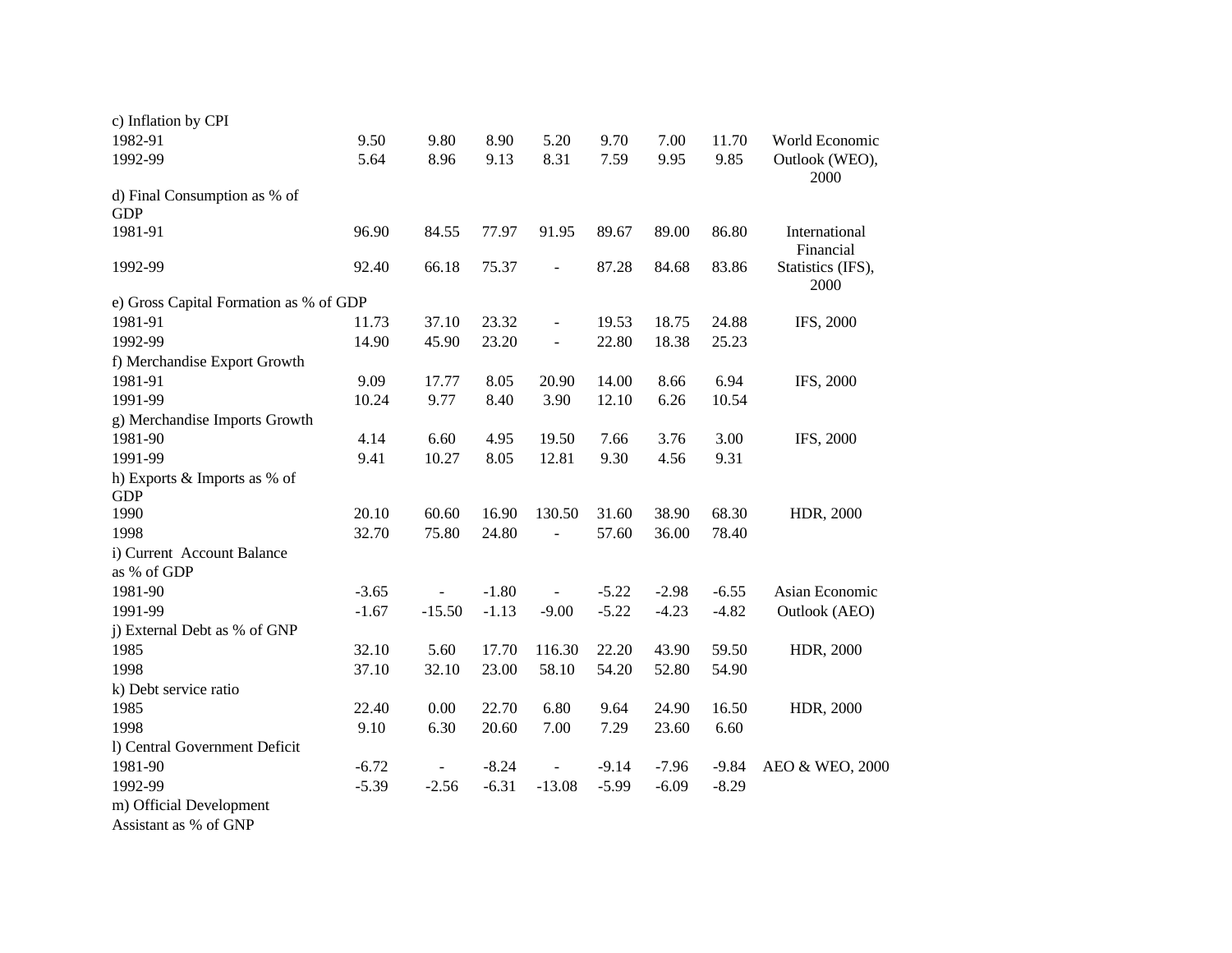| 1992                                           | 5.30             | 22.30                    | 0.90             | 20.80                    | 12.2                     | 2.10             | 6.60             | HDR, 2000             |
|------------------------------------------------|------------------|--------------------------|------------------|--------------------------|--------------------------|------------------|------------------|-----------------------|
| 1998                                           | 2.80             | 15.90                    | 0.40             | 7.70                     | 8.8                      | 1.70             | 3.20             |                       |
| n) Net Portfolio Investment Flows              |                  |                          |                  |                          |                          |                  |                  |                       |
| in US\$ millions                               |                  |                          |                  |                          |                          |                  |                  |                       |
| 1990                                           | $\boldsymbol{0}$ | $\boldsymbol{0}$         | 252              | $\boldsymbol{0}$         | $\boldsymbol{0}$         | $\boldsymbol{0}$ | $\boldsymbol{0}$ | HDR,2000              |
| 1998                                           | $\overline{3}$   | $\mathbf{0}$             | 4462             | $\boldsymbol{0}$         | $\boldsymbol{0}$         | $\mathbf{0}$     | 71               |                       |
| o) Foreign Direct Investment                   |                  |                          |                  |                          |                          |                  |                  |                       |
| i) inflows in Million \$                       |                  |                          |                  |                          |                          |                  |                  |                       |
| 1987-92                                        | 2                | $\blacksquare$           | 58               | 5                        | $\overline{c}$           | 227              | 57               | World Investment      |
| 1993-98                                        | 83               | $\blacksquare$           | 1950             | 8                        | 11                       | 603              | 219              | Report (WIR), 1999    |
| ii outflows in Million \$                      |                  |                          |                  |                          |                          |                  |                  |                       |
| 1987-92                                        | $\boldsymbol{0}$ | $\blacksquare$           | 8                | $\boldsymbol{0}$         | $\boldsymbol{0}$         | 10               | $\overline{c}$   | WIR, 1999             |
| 1993-98                                        | $\overline{2}$   | $\blacksquare$           | 95               | $\boldsymbol{0}$         | $\mathbf{0}$             | $-2$             | 4                |                       |
| iii) inward as % gross fixed capital formation |                  |                          |                  |                          |                          |                  |                  |                       |
| 1987-92                                        | 0.00             | $\blacksquare$           | 0.00             | $\frac{1}{2}$            | 0.30                     | 3.30             | 3.20             | WIR, 1999             |
| 1993-97                                        | 0.78             | $\blacksquare$           | 2.40             | $\Box$                   | 1.18                     | 6.32             | 5.96             |                       |
| iv) outward as % of gross fixed capital        |                  |                          |                  |                          |                          |                  |                  |                       |
| formation                                      |                  |                          |                  |                          |                          |                  |                  |                       |
| 1987-92                                        | $\boldsymbol{0}$ | $\blacksquare$           | $\boldsymbol{0}$ | $\overline{\phantom{a}}$ | $\overline{\phantom{a}}$ | 0.1              | 0.1              | WIR, 1999             |
| 1993-97                                        | $\boldsymbol{0}$ | $\blacksquare$           | 0.12             | $\overline{a}$           | $\boldsymbol{0}$         | 0.04             | 0.16             |                       |
| v) FDI stocks as % GDP                         |                  |                          |                  |                          |                          |                  |                  |                       |
| i) inward                                      |                  |                          |                  |                          |                          |                  |                  |                       |
| 1985                                           | 0.70             | $\overline{\phantom{a}}$ | 0.50             | 3.80                     | 0.00                     | 3.50             | 8.50             | WIR, 1999             |
| 1997                                           | 1.00             | $\blacksquare$           | 3.30             | 27.90                    | 1.50                     | 12.70            | 12.10            |                       |
| ii) outward                                    |                  |                          |                  |                          |                          |                  |                  |                       |
| 1985                                           | $\boldsymbol{0}$ | $\overline{\phantom{a}}$ | 0.1              | 0.00                     | 0.00                     | 0.40             | 0.00             | WIR, 1999             |
| 1997                                           | $\boldsymbol{0}$ | $\overline{a}$           | 0.3              | 0.00                     | 0.00                     | 0.40             | 0.30             |                       |
| P) Banking                                     |                  |                          |                  |                          |                          |                  |                  |                       |
| Domestic Credit Provided by                    |                  |                          |                  |                          |                          |                  |                  |                       |
| Banking Sector as % of GDP                     |                  |                          |                  |                          |                          |                  |                  |                       |
| 1990                                           | 24.1             | $\overline{\phantom{a}}$ | 50.6             | $\overline{\phantom{a}}$ | 28.90                    | 50.90            | 43.10            | World Development     |
| 1999                                           | 33.4             | $\overline{a}$           | 44.9             | $\overline{\phantom{a}}$ | 41.40                    | 47.00            | 31.90            | Report (WDR),<br>2001 |
| 3. Infrastructure                              |                  |                          |                  |                          |                          |                  |                  |                       |
| a) Power Consumption per                       |                  |                          |                  |                          |                          |                  |                  |                       |
| capita in KWH                                  |                  |                          |                  |                          |                          |                  |                  |                       |
| 1980                                           | 30               | 17                       | 173              | 25                       | 17                       | 176              | 113              | HDR, 2000             |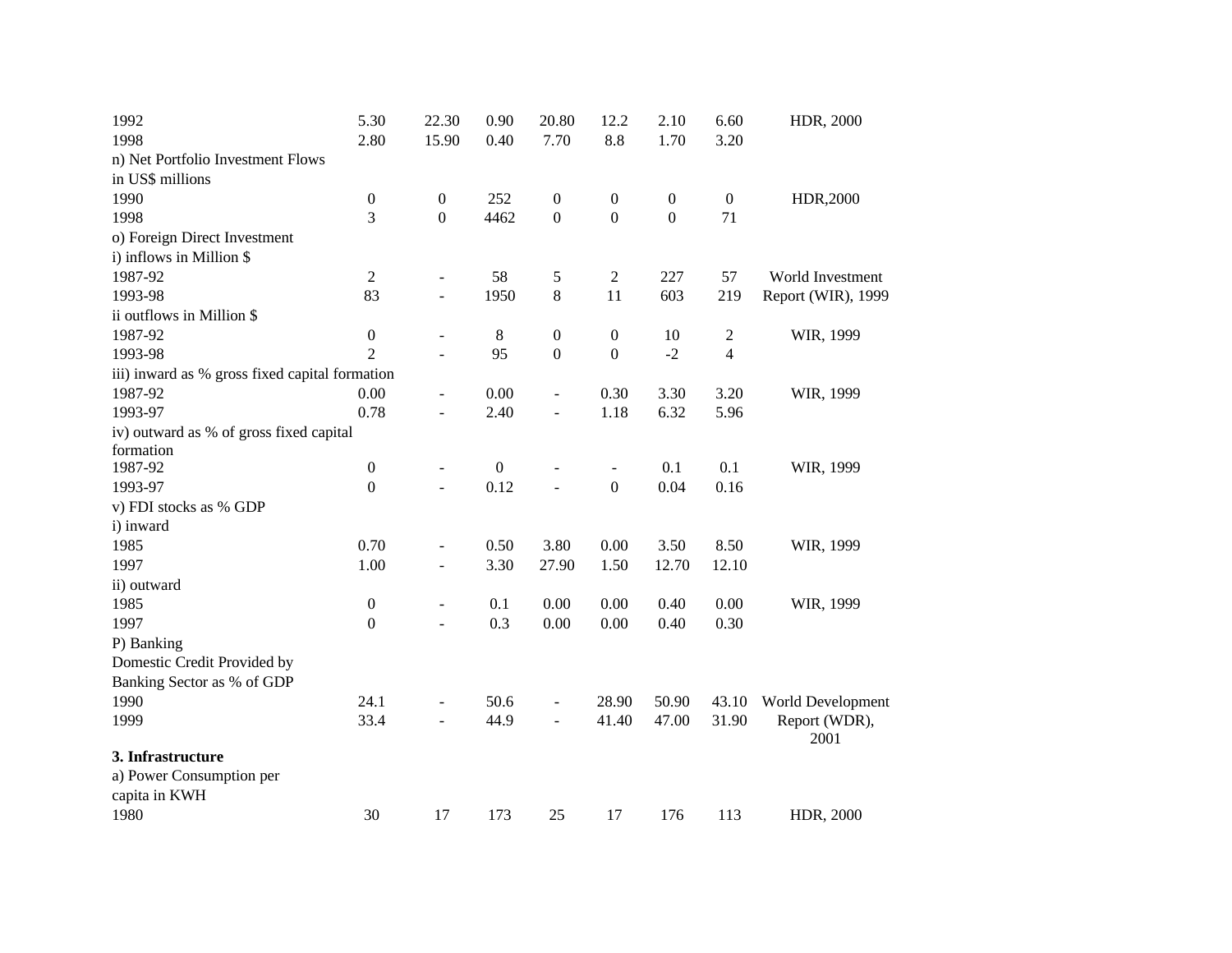| 1997                           | 105              | 213                      | 482          | 251                      | 57               | 410                      | 282                     |                |
|--------------------------------|------------------|--------------------------|--------------|--------------------------|------------------|--------------------------|-------------------------|----------------|
| b) % of T&D Losses             |                  |                          |              |                          |                  |                          |                         |                |
| 1990                           | 35               | $\overline{a}$           | 18           | $\overline{\phantom{a}}$ | 29               | 29                       | 15                      | HDR,2000       |
| 1996-97                        | 23               | $\overline{a}$           | 18           |                          | 28               | 24                       | 17                      |                |
| c) % of Paved Roads            |                  |                          |              |                          |                  |                          |                         |                |
| 1990                           | 7.0              | $\overline{\phantom{a}}$ | 47.0         | $\overline{\phantom{a}}$ | 38.0             | 54.0                     | 32.0                    | HDR, 2000      |
| 1997-98                        | 11.0             | $\overline{a}$           | 46.0         |                          | 42.0             | 58.0                     | 67.5                    |                |
| d) Access to Information Flows |                  |                          |              |                          |                  |                          |                         |                |
| per '000                       |                  |                          |              |                          |                  |                          |                         |                |
| i) Television in 1996-98       | 7                | 19                       | 69           | 39                       | $\overline{4}$   | 88                       | 92                      | HDR, 2000      |
| ii) Telephone in 1996-98       | 3                | 16                       | 22           | 71                       | 8                | 19                       | 28                      |                |
| iii) Mobile in 1996-98         | $\mathbf{1}$     | $\boldsymbol{0}$         | $\mathbf{1}$ | $\sqrt{6}$               | $\boldsymbol{0}$ | $\mathbf{1}$             | 9                       |                |
| iv) PCs in 1996-98             |                  | $\overline{4}$           | 3            |                          |                  | $\overline{\mathcal{L}}$ | $\overline{\mathbf{4}}$ |                |
| v) internet Hosts              | 0.00             | 0.06                     | 0.01         | 0.38                     | 0.01             | 0.02                     | 0.03                    |                |
| per '0000 in 1998              |                  |                          |              |                          |                  |                          |                         |                |
| 4. Education & Human           |                  |                          |              |                          |                  |                          |                         |                |
| <b>Resources</b>               |                  |                          |              |                          |                  |                          |                         |                |
| a) Literacy Rate in 1998       |                  |                          |              |                          |                  |                          |                         |                |
| Adult                          | 40.1             | 42                       | 55.7         | 96                       | 39.2             | 44                       | 91.1                    | HDR, 2000      |
| Youth                          | 49.6             | $\overline{\phantom{a}}$ | 70.9         | 98.9                     | 57.3             | 61.4                     | 96.5                    |                |
| b) Expenditure on Education as |                  |                          |              |                          |                  |                          |                         |                |
| % of GDP                       |                  |                          |              |                          |                  |                          |                         |                |
| 1990                           | 1.5              | $\blacksquare$           | 3.9          | 6.3                      | $\boldsymbol{2}$ | 2.7                      | 2.7                     | HDR, 2000      |
| 1995-97                        | 2.2              | 4.1                      | 3.2          | 6.4                      | 3.2              | 2.7                      | 3.4                     |                |
| c) Scientists and engineers    |                  |                          |              |                          |                  |                          |                         |                |
| in R&D per million people      |                  |                          |              |                          |                  |                          |                         |                |
| 1987-97                        | 52               | $\overline{a}$           | 149          |                          |                  | 72                       | 191                     | WDR, 2001      |
| d) High tech exports as % of   |                  |                          |              |                          |                  |                          |                         |                |
| manufacturing exports in 1998  | $\boldsymbol{0}$ |                          | 5            |                          |                  | $\boldsymbol{0}$         | ÷,                      | WDR, 2001      |
| 5. Health                      |                  |                          |              |                          |                  |                          |                         |                |
| a) % of population with access |                  |                          |              |                          |                  |                          |                         |                |
| to safe water                  |                  |                          |              |                          |                  |                          |                         |                |
| 1982-85                        | 40               |                          | 54           |                          | 24               | 38                       | 37                      | <b>WDR2001</b> |
| 1990-96                        | 84               |                          | 81           |                          | 44               | 60                       | 46                      |                |
| b) % of population with access |                  |                          |              |                          |                  |                          |                         |                |
| to sanitation                  |                  |                          |              |                          |                  |                          |                         |                |
| 1982-85                        | 4                |                          | 8            |                          | 1                | 16                       |                         | <b>WDR2001</b> |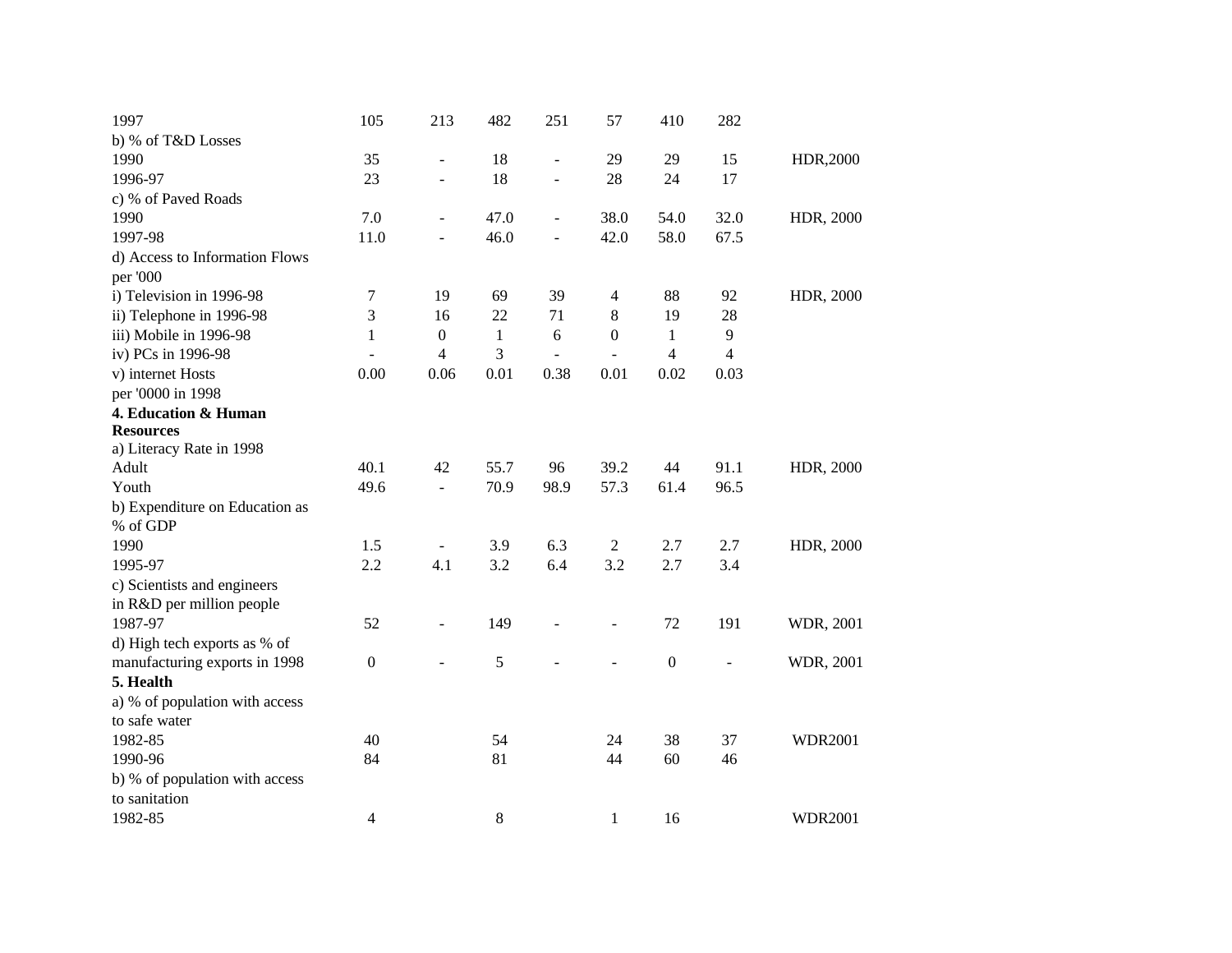| 1990-96                           | 35     |                          | 16   |                  | 6                | 30   | 52               |           |
|-----------------------------------|--------|--------------------------|------|------------------|------------------|------|------------------|-----------|
| c) Infant Mortality per 1000      |        |                          |      |                  |                  |      |                  |           |
| 1998                              | 79     | 84                       | 69   | 62               | 72               | 95   | 17               | HDR, 2000 |
| d) Life expectancy                |        |                          |      |                  |                  |      |                  |           |
| 1970-75                           | 45     | 43                       | 50   | 51               | 43               | 51   | 65               | HDR, 2000 |
| 1995-2000                         | 58     | 61                       | 63   | 65               | 57               | 64   | 73               |           |
| e) Expenditure on Health          |        |                          |      |                  |                  |      |                  |           |
| as % of GDP                       |        |                          |      |                  |                  |      |                  |           |
| 1990                              | 0.8    | 2.1                      | 0.2  | 4.9              | 0.8              | 0.8  | 1.7              | HDR, 2000 |
| 1996-98                           | 1.6    | 3.2                      | 0.6  | 5.1              | 1.3              | 0.8  | 1.4              |           |
| f) Doctors per 1 lakh people      |        |                          |      |                  |                  |      |                  |           |
| 1992-95                           | 18     | 20                       | 48   | 19               | 5                | 52   | 23               |           |
| g) Nurse per 1 lakh people        |        |                          |      |                  |                  |      |                  |           |
| 1992-95                           | 5      | 6                        | ÷,   | 13               | 5                | 32   | 112              |           |
| <b>6. Nutrition</b>               |        |                          |      |                  |                  |      |                  |           |
| a. Daily per capita supply of     |        |                          |      |                  |                  |      |                  |           |
| calories                          |        |                          |      |                  |                  |      |                  |           |
| 1970                              | 2197   |                          | 2082 | 1607             | 1959             | 2202 | 2266             | HDR, 2000 |
| 1997                              | 2085   |                          | 2496 | 2485             | 2366             | 2476 | 2302             |           |
| b. Daily per capita supply of     |        |                          |      |                  |                  |      |                  |           |
| Protein                           |        |                          |      |                  |                  |      |                  |           |
| 1997 (in grams)                   | 45     |                          | 59   | 88               | 61               | 61   | 52               | HDR, 2000 |
| % change 1970-97                  | $-4.5$ |                          | 12.9 | 69.6             | 17.8             | 10.6 | 11.6             |           |
| c. Daily per capita supply of fat |        |                          |      |                  |                  |      |                  |           |
| 1997 (in grams)                   | 22     | $\overline{\phantom{m}}$ | 45   | 47               | 32               | 65   | 46               | HDR, 2000 |
| % change 1970-97                  | 41     | $\overline{a}$           | 46.5 | 29.9             | 18.1             | 91.6 | $-6.1$           |           |
| <b>7. Environmental Profile</b>   |        |                          |      |                  |                  |      |                  |           |
| Carbon dioxide emissions in 1996  |        |                          |      |                  |                  |      |                  |           |
| a) per capita (metric tons)       | 0.2    | 0.2                      | 1.1  | 1.1              | 0.1              | 0.7  | 0.4              | HDR, 2000 |
| b) share of world total           | 0.1    | $\boldsymbol{0}$         | 4.2  | $\boldsymbol{0}$ | $\boldsymbol{0}$ | 0.4  | $\boldsymbol{0}$ |           |
| 8. Risk Ratings in 2000           |        |                          |      |                  |                  |      |                  |           |
| a) Composite ICRG                 | 62.3   |                          | 64.3 |                  |                  | 54.3 | 60.3             | WDR, 2001 |
| b) Institutional Investor Credit  | 25.5   | $\overline{a}$           | 45.3 | $\blacksquare$   | 26.8             | 18.8 | 35.4             |           |

 $\sim$ 

# **Annexure -3 : Ranking of South Asian Countries on Various Socio-Economic Indices**

|            |       | THIRACLE $\sim$ . Kaniking of bould traditi countries on $\tau$ at fous bocto-exconomic finances |            |          |                  |           |        |
|------------|-------|--------------------------------------------------------------------------------------------------|------------|----------|------------------|-----------|--------|
| South Asia | India | South East                                                                                       | Developing | Selected | Industrial       | No.       | Source |
| xcluding   |       | Asıa                                                                                             | countries  | large    | <b>Countries</b> | countries |        |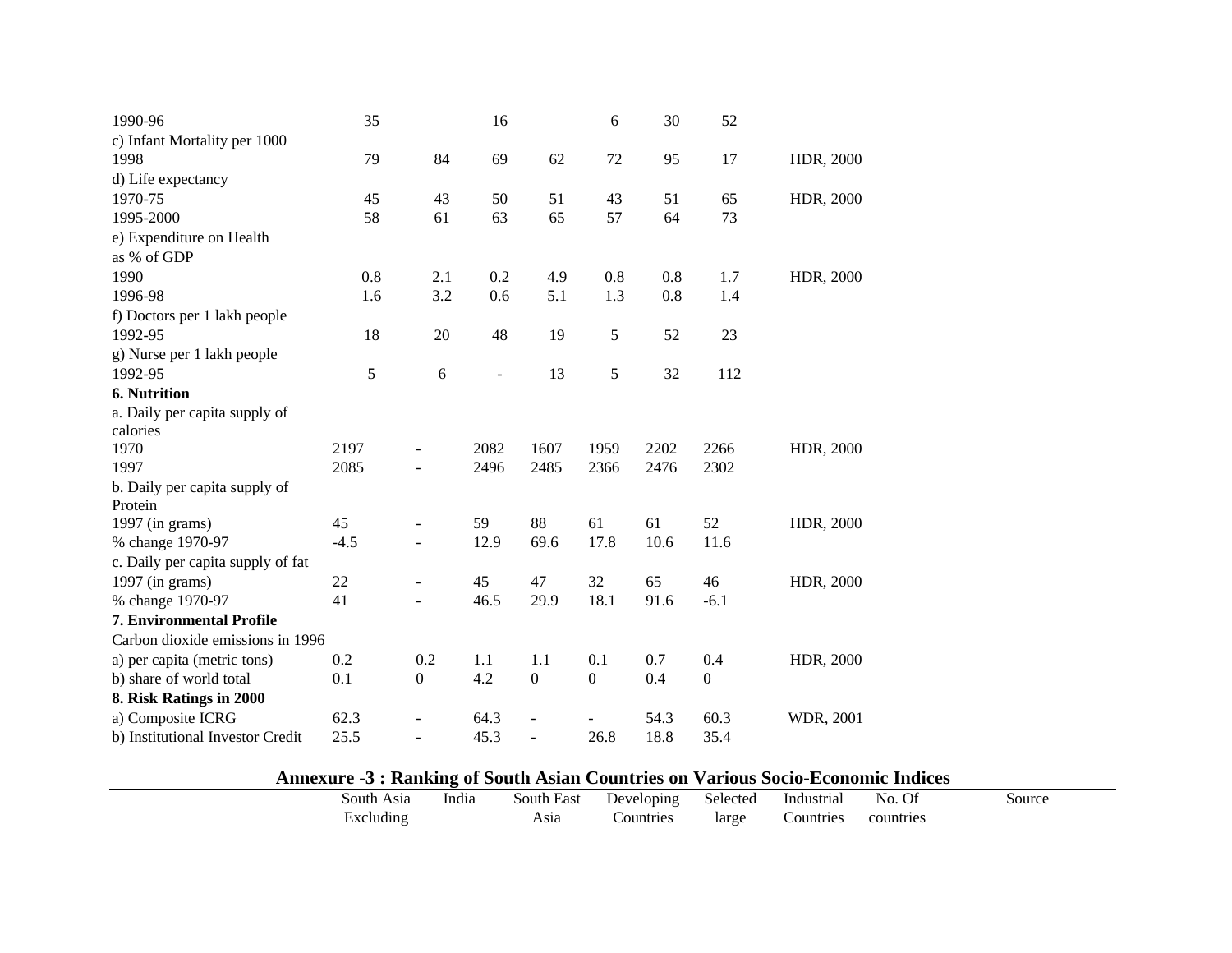|                                                      | India       |     |                      |                   |           |           |                          |                            |
|------------------------------------------------------|-------------|-----|----------------------|-------------------|-----------|-----------|--------------------------|----------------------------|
|                                                      |             |     |                      |                   | countries | UK & US   | Surveyed                 |                            |
| 1. Corruption Perception Index Bangladesh,           | 51 &        | 46  | Indonesia 45<br>$\&$ | $\blacksquare$    | 23-40 &   | $12 - 15$ | 54                       | Transperancy International |
| 1996                                                 | Pakistan 53 |     | Thailand 37          |                   | China 50  |           |                          | & Gottingen University     |
| 2. Governance *                                      |             |     |                      |                   |           |           |                          |                            |
| a) Government effectiveness $\&$<br>stability        | 1.2         | 1   | 1.05                 | 1.1               | 1.15      | 1.5       | 5 groups of<br>Countries | World Bank, 2000           |
| b) Role of Law & Business                            | 0.9         | 1   | 1                    | 1                 | 1.05      | 1.6       | $-do-$                   | $-do-$                     |
| Environment                                          |             |     |                      |                   |           |           |                          |                            |
| c) General Public Administration                     | 0.9         | 1   | 0.95                 | 0.85              | 0.95      | 1.4       | $-do-$                   | $-do-$                     |
| d) Public Finance                                    | 0.8         |     | 0.9                  | 0.85              | 1.1       | 1.2       | $-do-$                   | $-do-$                     |
| e) Outcomes                                          | 1.15        |     | 1.75                 | 1.4               | 1.5       | 2         | $-do-$                   | $-do-$                     |
| 3. Economic Creativity                               | N.A.        | 38  | $40 - 43$            | N.A.              | 25-48     | $1-9$     | 59                       | World Economic<br>Forum    |
| <b>4. Growth Competitiveness</b>                     | N.A.        | 49  | $31 - 44$            | N.A.              | 33-46     | $1-9$     | 59                       | $-do-$                     |
| <b>5. Current Competitiveness</b>                    | N.A.        | 37  | 40-47                | N.A.              | $25 - 44$ | $2 - 8$   | 58                       | $-do-$                     |
| 6. Micro Competitiveness, 1999                       | N.A.        | 42  | 39-43                | N.A.              | 26-49     | $10$ -Jan | 58                       | $-do-$                     |
| 7. Environmental Regulatory<br><b>Regime</b><br>2000 | N.A.        | 43  | 39-45                | N.A.              | $25-40$   | $9-10$    | 53                       | $-do-$                     |
| 8. Financial Market                                  | N.A.        | 39  | $42 - 46$            | N.A.              | $14 - 50$ | $1 - 2$   | 59                       | $-do-$                     |
| Sophistication<br>1999                               |             |     |                      |                   |           |           |                          |                            |
| 9. Human Development Index                           | 84-146      | 128 | 76-106               | average is<br>114 | 44-103    | $4 - 14$  | 174                      | HDR, 2000                  |
| 1998                                                 |             |     |                      |                   |           |           |                          |                            |

\* Scores on governance is derived from graphs given in the source material.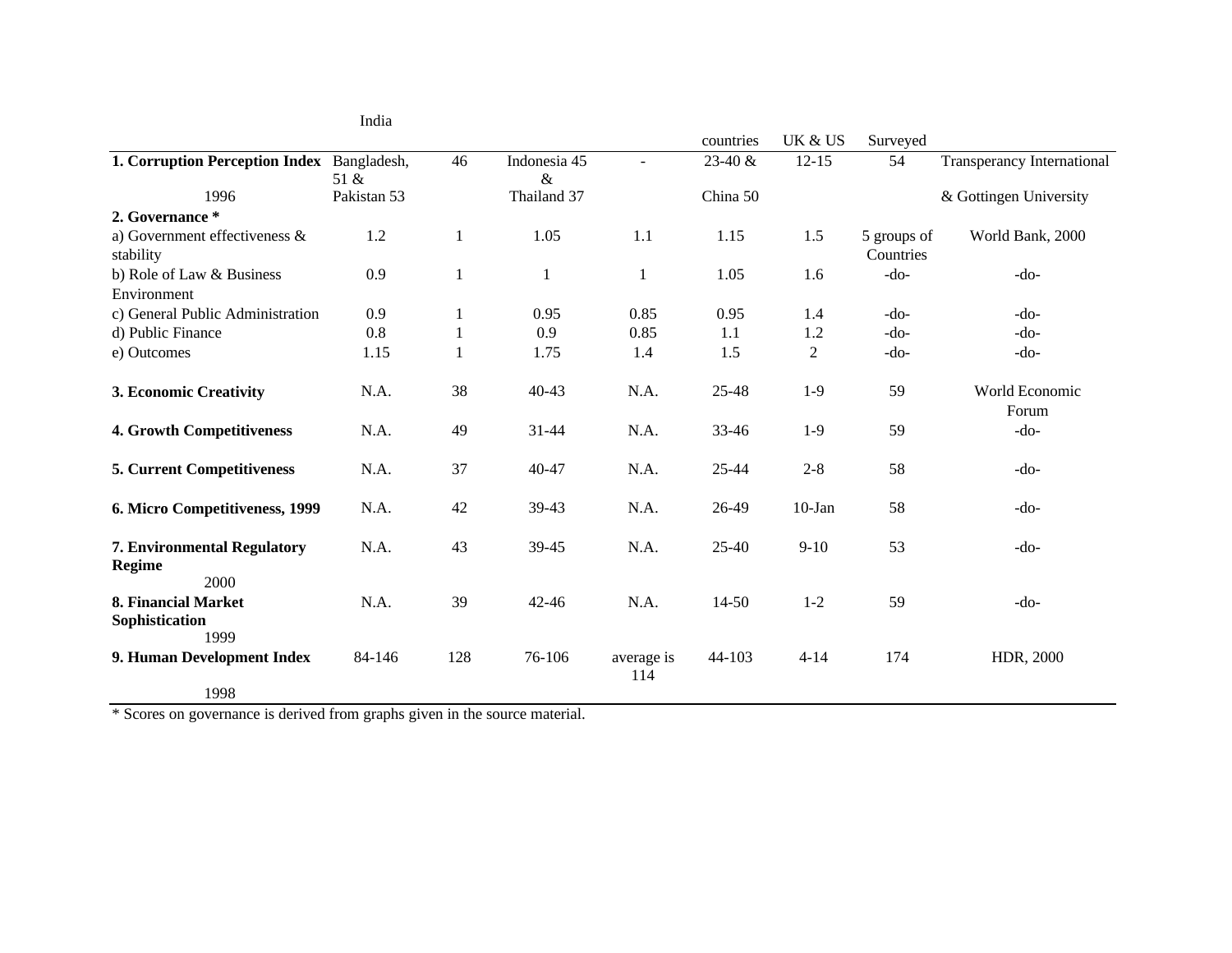## **Table-1: Correlation Coefficient Between Quarterly Average Exchange rates (per US Dollar) of India and Other SAARC Countries During 1991.Q1 to 2000.Q4**

| Bangladesh    | 0.95405295 |
|---------------|------------|
| <b>Bhutan</b> |            |
| Maldives      | 0.78834952 |
| Nepal         | 0.99838111 |
| Pakistan      | 0.96589799 |
| Sri Lanka     | 0.96666588 |

#### **Table-2: Projected Growth in Regional Per Capita GDP During 2000-10**

|                           |               | -                  |          | л.        |                                       |           |           |
|---------------------------|---------------|--------------------|----------|-----------|---------------------------------------|-----------|-----------|
|                           | Per Capita    | Ratio to           | Absolute | Projected | Per Capita                            | Ratio to  | Absolute  |
|                           | GDP in 1999   | South Asia GDP Gap |          |           | growth GDP in 2010 South Asia GDP Gap |           |           |
|                           | US \$ Current | in 1999            | in 1999  |           | rate 2000- US \$ Current              | in $2010$ | in $2010$ |
|                           |               |                    |          | 10        |                                       |           |           |
| South Asia                | 450           |                    |          | 3.9       | 660                                   |           |           |
| East Asia & Pacific       | 1030          | 2.29               | 580      | 5.4       | 1743                                  | 2.64      | 1083      |
| <b>Arab States</b>        | 1975          | 4.39               | 1525     | 1.7       | 2338                                  | 3.54      | 1678      |
| Latin America & Caribbean | 4035          | 8.97               | 3585     | 3         | 5423                                  | 8.22      | 4763      |
| Sub-Saharan Africa        | 515           | 1.14               | 65       | 1.3       | 586                                   | 0.89      | $-74$     |
| Eastern Europe & CIS      | 2300          | 5.11               | 1850     | 4.1       | 3437                                  | 5.21      | 2777      |
| Low & Middle Income       | 1290          | 2.87               | 840      | 3.7       | 1855                                  | 2.81      | 1195      |
| High Income               | 26560         | 59.02              | 26110    | 2.7       | 34668                                 | 52.53     | 34008     |
| World                     | 5055          | 11.23              | 4605     | 2.3       | 6346                                  | 9.62      | 5686      |

Source: Global Economic Prospects, 2001, World Bank.

### **Table-3: Intra-regional Exports as a percentage of Region's Total Exports**

| Regions                     | 1991  | 1992  | 1993  | 1994  | 1995  | 1996  | 1997  |
|-----------------------------|-------|-------|-------|-------|-------|-------|-------|
| South Asia                  | 3.59  | 4.03  | 3.67  | 3.73  | 4.41  | 4.29  | 3.79  |
| <b>Industrial Countries</b> | 74.85 | 73.99 | 70.56 | 70.93 | 70.52 | 69.99 | 69.42 |
| Developing Countries        | 37.1  | 39.3  | 40.1  | 41.5  | 43.3  | 43.5  | 43.5  |
| Africa                      | 7.3   | 8     | 8.4   | 9     | 10.4  | 10.1  | 10.4  |
| Asia                        | 36    | 37.8  | 37.2  | 39.2  | 40.4  | 40.7  | 39.5  |
| Europe                      | 23    | 23.5  | 27.6  | 33.8  | 35.5  | 35.8  | 35.7  |
| Middle East                 | 7.7   | 7.4   | 7.5   | 7.6   | 7.2   | 6.1   | 5.4   |
| Western Hemisphere          | 16.7  | 18.8  | 20.2  | 20.2  | 20.1  | 20.4  | 20.8  |

Source: Compiled From Direction of Trade Statistics YearBook, IMF, 1998.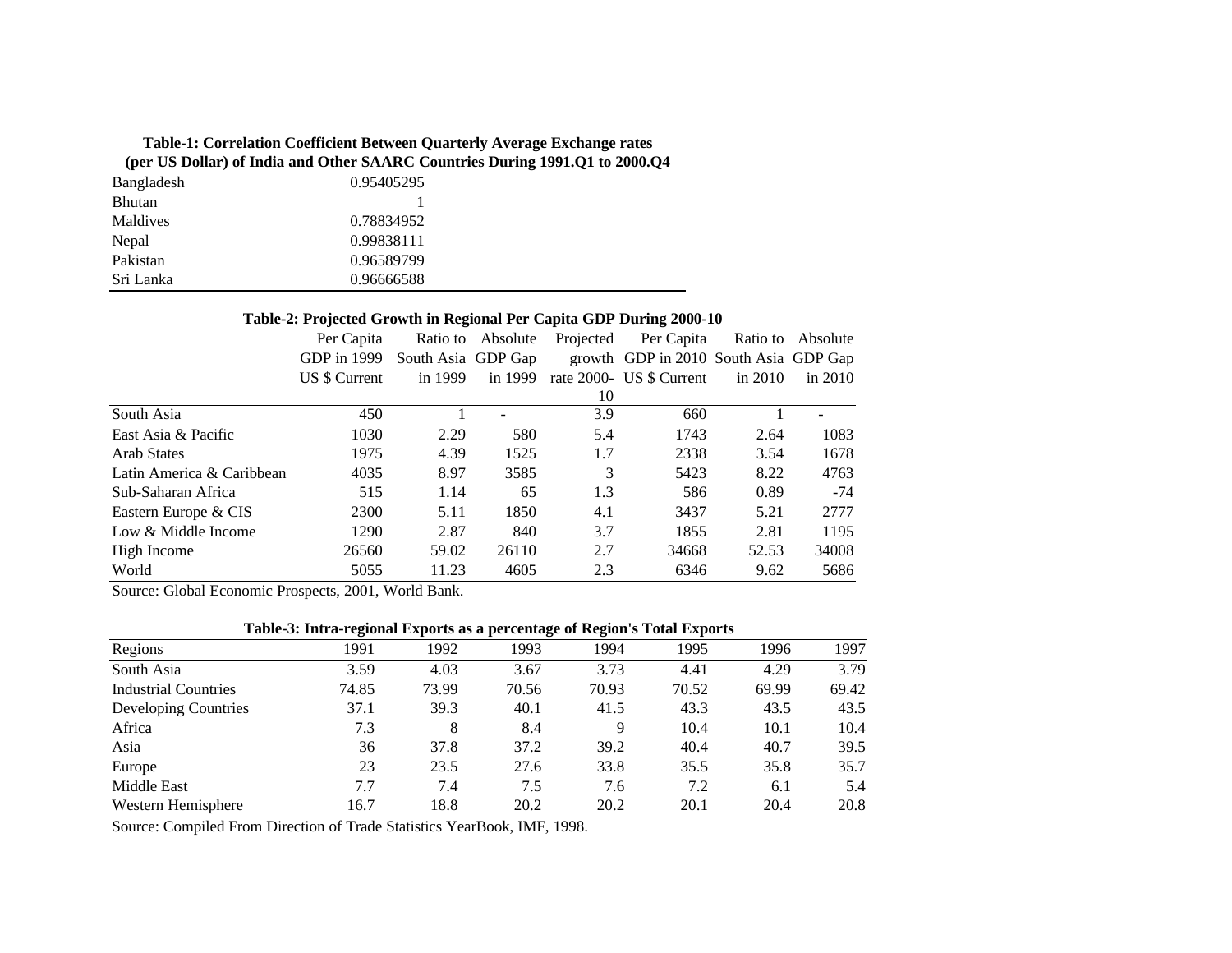|                             | талеч. пита-гединат пирогия ая а регесинаде от гедингя товат пирогия |       |       |       |       |       |       |
|-----------------------------|----------------------------------------------------------------------|-------|-------|-------|-------|-------|-------|
| Regions                     | 1991                                                                 | 1992  | 1993  | 1994  | 1995  | 1996  | 1997  |
| South Asia                  | 2.57                                                                 | 3.09  | 3.21  | 3.39  | 3.84  | 4.12  | 3.49  |
| <b>Industrial Countries</b> | 73.90                                                                | 74.01 | 71.17 | 70.75 | 70.72 | 69.65 | 68.81 |
| Developing Countries        | 35.9                                                                 | 36.4  | 37.1  | 38.3  | 39.7  | 40.5  | 42    |
| Africa                      | 7.4                                                                  | 7.6   | 8.1   | 8.8   | 9.7   | 10.8  | 10    |
| Asia                        | 33.4                                                                 | 34.5  | 34.4  | 35    | 35.1  | 35.5  | 36.7  |
| Europe                      | 20.6                                                                 | 21.3  | 24.3  | 32.6  | 34.1  | 33.1  | 34.8  |
| Middle East                 | 6.8                                                                  | 6.7   | 7.7   | 8.3   | 7.6   | 7.2   | 6.3   |
| Western Hemisphere          | 16.5                                                                 | 16.8  | 16.9  | 16.7  | 17.6  | 18.2  | 17.5  |

**Table-4: Intra-regional Imports as a percentage of Region's Total Imports**

Source: Compiled From Direction of Trade Statistics YearBook, IMF, 1998.

| Table-5: Workers' Remittances in Relation to GDP and Export of Goods and Services |        |        |        |        |        |        |         |        |         |
|-----------------------------------------------------------------------------------|--------|--------|--------|--------|--------|--------|---------|--------|---------|
|                                                                                   | 1991   | 1992   | 1993   | 1994   | 1995   | 1996   | 1997    | 1998   | Average |
| Bangladesh                                                                        |        |        |        |        |        |        |         |        |         |
| 1) Remittances (US\$ million)                                                     | 769.4  | 911.8  | 1007.4 | 1150.9 | 1201.7 | 1344.7 | 1525.9  | 1599.7 | 1188.9  |
| 2) Remittances as % of Exports                                                    | 36.3   | 35.3   | 32.8   | 32.7   | 27.1   | 29.1   | 27.6    | 27.3   | 31.0    |
| 3) Remittances as % of GDP                                                        | 3.4    | 3.9    | 4.2    | 4.5    | 4.1    | 4.3    | 4.8     | 4.8    | 4.3     |
| India                                                                             |        |        |        |        |        |        |         |        |         |
| 1) Remittances (US\$ million)                                                     | 3275.0 | 2891.0 | 3495.0 | 5782.0 | 6139.0 | 8453.0 | 10297.0 | 9453.0 | 6223.1  |
| 2) Remittances as % of Exports                                                    | 14.2   | 11.6   | 12.9   | 18.3   | 16.1   | 20.6   | 23.0    | 20.7   | 17.2    |
| 3) Remittances as % of GDP                                                        | 1.2    | 1.1    | 1.2    | 1.8    | 1.7    | 2.2    | 2.5     | 2.2    | 1.7     |
| Nepal                                                                             |        |        |        |        |        |        |         |        |         |
| 1) Remittances (US\$ million)                                                     |        |        | 54.8   | 50.1   | 56.8   | 44.2   | 49.5    | 67.5   | 53.8    |
| 2) Remittances as % of Exports                                                    |        |        | 7.5    | 5.3    | 5.5    | 3.9    | 3.9     | 6.4    | 5.4     |
| 3) Remittances as % of GDP                                                        |        |        | 1.6    | 1.2    | 1.3    | 1.0    | 1.0     | 1.5    | 1.3     |
| Pakistan                                                                          |        |        |        |        |        |        |         |        |         |
| 1) Remittances (US\$ million)                                                     | 1577.0 | 1602.0 | 1473.0 | 1781.0 | 1743.0 | 1307.0 | 1738.0  |        | 1603.0  |
| 2) Remittances as % of Exports                                                    | 19.5   | 18.6   | 17.3   | 19.7   | 16.8   | 12.2   | 17.1    |        | 17.3    |
| 3) Remittances as % of GDP                                                        | 3.6    | 3.2    | 3.0    | 3.4    | 2.9    | 2.2    | 2.8     |        | 3.0     |
| Sri Lanka                                                                         |        |        |        |        |        |        |         |        |         |
| 1) Remittances (US\$ million)                                                     | 442.1  | 547.8  | 632.4  | 715.2  | 789.8  | 832.2  | 922.0   | 999.3  | 735.1   |
| 2) Remittances as % of Exports                                                    | 17.3   | 18.7   | 18.5   | 18.1   | 17.1   | 17.1   | 16.7    | 17.7   | 17.7    |
| 3) Remittances as % of GDP                                                        | 4.9    | 5.6    | 6.1    | 6.1    | 6.1    | 6.0    | 6.1     | 6.4    | 5.9     |
| Philippines                                                                       |        |        |        |        |        |        |         |        |         |
| 1) Remittances (US\$ million)                                                     | 329.0  | 315.0  | 311.0  | 443.0  | 432.0  | 569.0  | 1057.0  | 204.0  | 457.5   |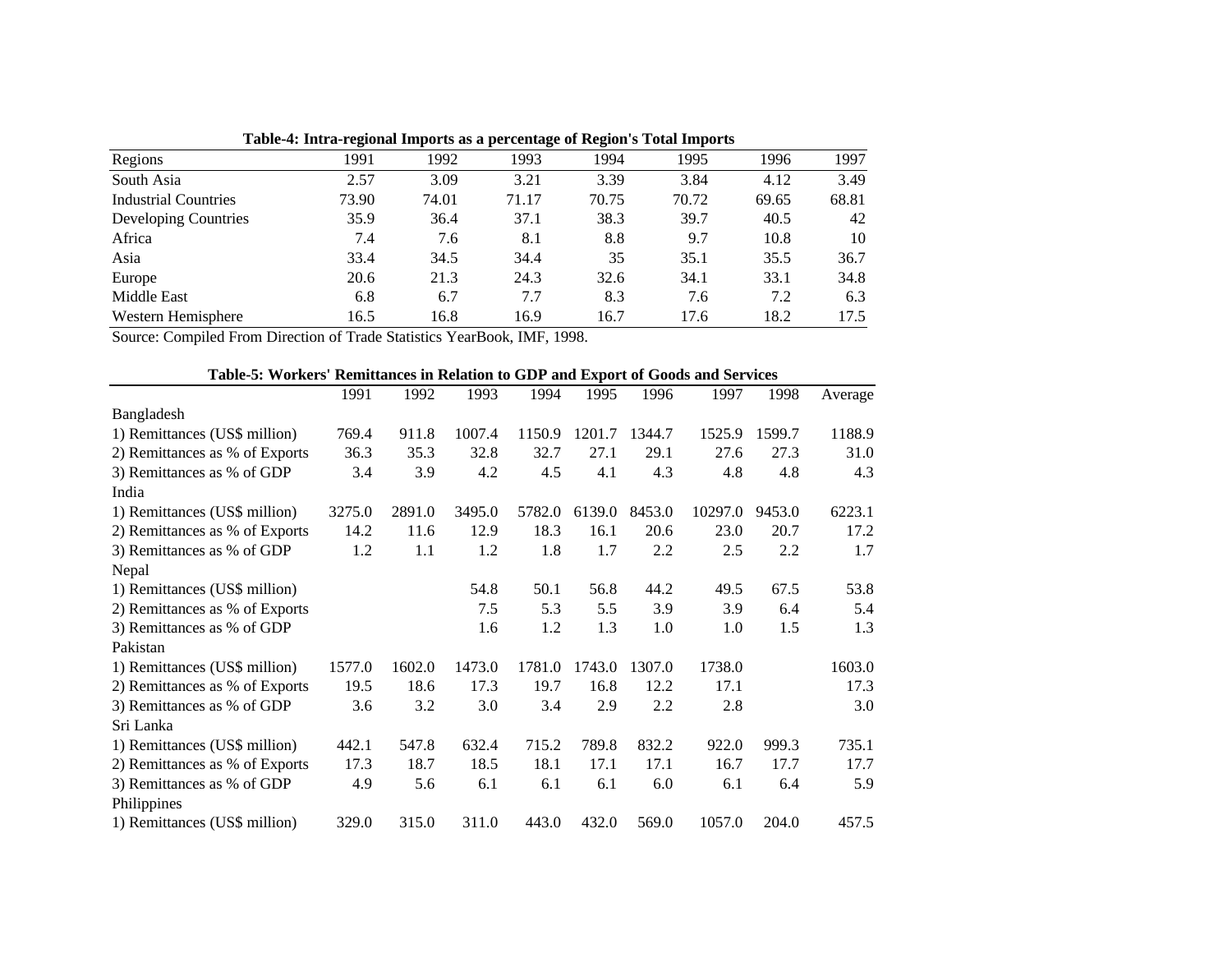| 2) Remittances as % of Exports 2.6 2.2 1.9 2.2 1.6 1.7 2.6 0.6 1.9<br>3) Remittances as % of GDP 0.7 0.6 0.6 0.7 0.6 0.7 1.3 0.3 0.7 |  |  |  |  |  |
|--------------------------------------------------------------------------------------------------------------------------------------|--|--|--|--|--|
|                                                                                                                                      |  |  |  |  |  |

Source: Complied From BOP, Statistics, 1999 and International Finance Statistics,2000, YearBook, IMF.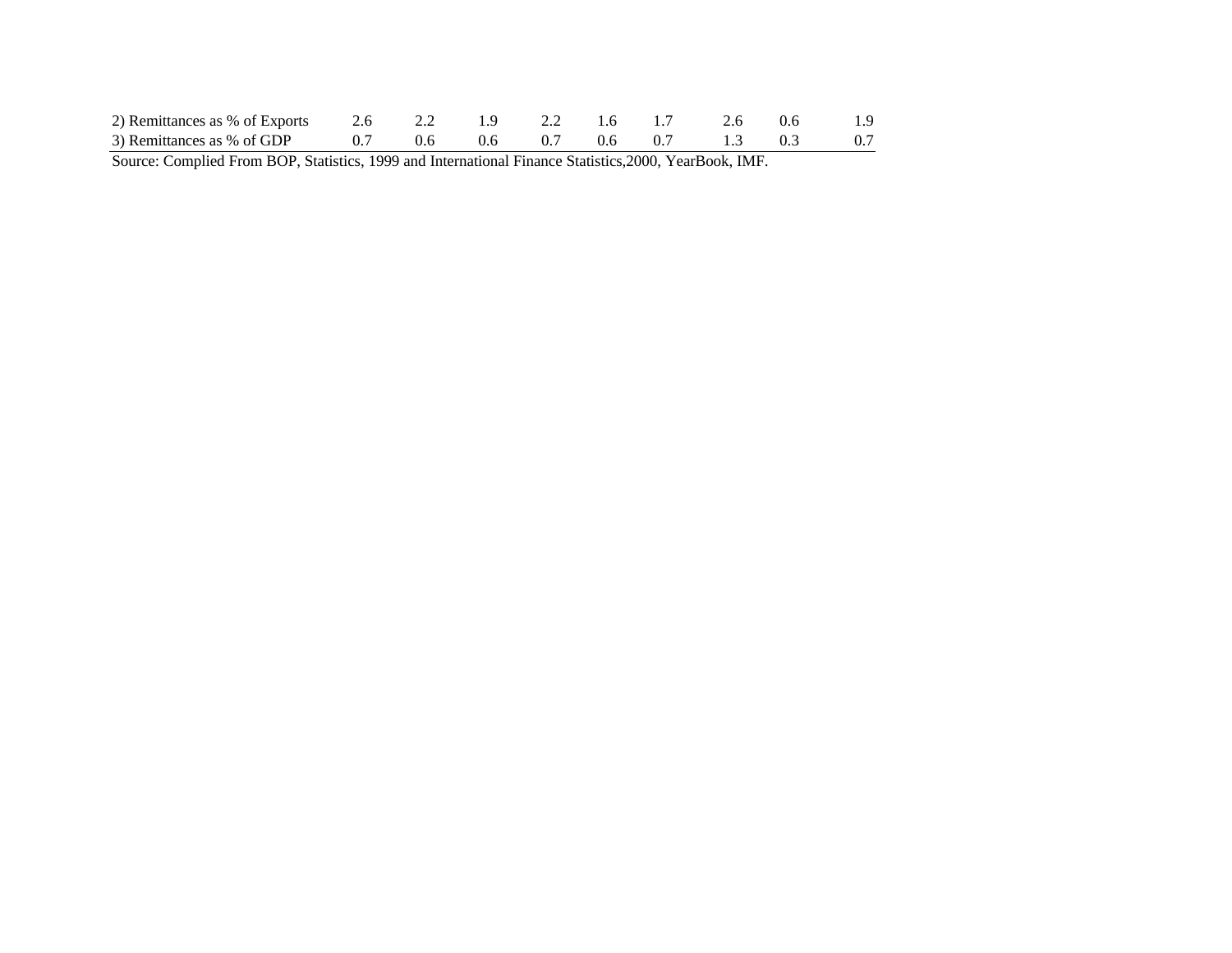| Annexure – 4 : Socio-economic Indices and Their Interpretation |  |  |  |
|----------------------------------------------------------------|--|--|--|
|----------------------------------------------------------------|--|--|--|

| <b>Type of Index</b>                      | What does the Index attempt to gauge and its estimation                                                                                                                                                                                                                                                                                                                                                                                                                                                                                                                                                                                                                                                                                                                                                                                    |
|-------------------------------------------|--------------------------------------------------------------------------------------------------------------------------------------------------------------------------------------------------------------------------------------------------------------------------------------------------------------------------------------------------------------------------------------------------------------------------------------------------------------------------------------------------------------------------------------------------------------------------------------------------------------------------------------------------------------------------------------------------------------------------------------------------------------------------------------------------------------------------------------------|
| 1. Technology Index                       | Based on observed data and survey results, the index measures the level<br>of technology in a country. It takes into account countries'<br>involvement in innovation and import of technology.                                                                                                                                                                                                                                                                                                                                                                                                                                                                                                                                                                                                                                             |
| 2. Startup Index                          | This index is also based on observed data and survey results. It<br>measures the condition favouring business start-ups.                                                                                                                                                                                                                                                                                                                                                                                                                                                                                                                                                                                                                                                                                                                   |
| 3. Economic Creativity Index              | This index combines the above two indices in order to gauge a countries'<br>involvement in economically effective innovation or transfer of<br>technology ('technology index') and the condition favouring business<br>start-ups('startup index'). The most creative countries are also among the<br>fastest-growing over the past decade. America has pace setting<br>innovation and the best start-up environment. Though Singapore is not a<br>great innovator its economic creativity is very high through rapid import<br>of technology.                                                                                                                                                                                                                                                                                              |
| 4. Growth Competitiveness<br>index        | It aims to measure the factors that contribute to future growth of an<br>economy, measured as the rate of change of GDP per person, in order to<br>explain why some countries are improving their prosperity<br>faster than others. Variables that contribute to levels of productivity,<br>high rates of accumulation and innovation and improvements in<br>productivity are taken into account in constructing the index.<br>The indices are 'economic creativity index', as explained above,<br>'finance index' and 'international index' all of which are assigned<br>equal weights of one-third. 'Finance index' measures the<br>efficiency of financial system which is conducive to high rates of saving<br>and investment and the 'international index' measures the degree of<br>economic integration with the rest of the world. |
| 5. Microeconomic<br>competitiveness index | It attempts to measure the microeconomic foundations of economic<br>development, rooted in firm operating practices and strategies as well<br>as in the business inputs, infrastructure, institutions and policies that<br>constitute the environment in which a nation's firms compete. Bivariate<br>relationships between these microeconomic variables and GDP per capita<br>are estimated. And weighting all the variables, common factor analysis                                                                                                                                                                                                                                                                                                                                                                                     |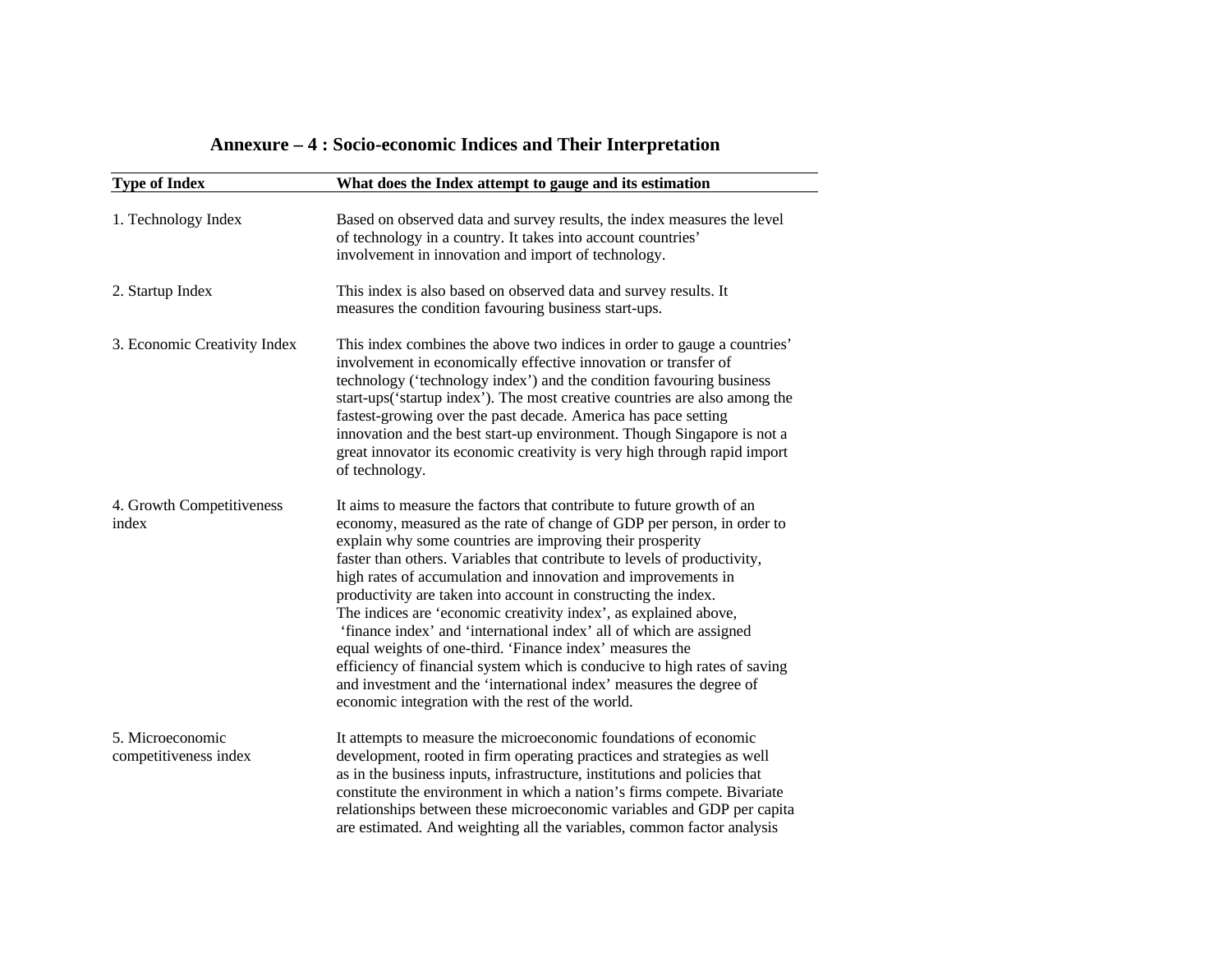|                                        | is employed to provide a single composite picture of relative<br>microeconomic competitiveness. The factor score of the dominant factor<br>which captures the variance among the variables is interpreted as the<br>index.                                                                                                                                                                                                                                                                                                                                                                                                                                                                                                                    |
|----------------------------------------|-----------------------------------------------------------------------------------------------------------------------------------------------------------------------------------------------------------------------------------------------------------------------------------------------------------------------------------------------------------------------------------------------------------------------------------------------------------------------------------------------------------------------------------------------------------------------------------------------------------------------------------------------------------------------------------------------------------------------------------------------|
| 6. Current competitiveness<br>index    | This index is built upon the microeconomic competitiveness index. It<br>aims to identify the factors that underpin high current productivity and<br>hence current economic performance, measured by the level of GDP per<br>person. The index takes into account of a nation's firms' operating<br>practices and strategies and the quality of the nation's business<br>environment. A variety of measures reflecting the sophistication of<br>company operations and strategies are statistically related to GDP per                                                                                                                                                                                                                         |
| Type of Index                          | What does the Index Attempts to Gauge and its estimation<br>capita and are combined into a sub-index of the sophistication of<br>company operations. Next a variety of measures reflecting the quality of<br>business environment viz., quality of inputs, availability and<br>sophistication of local suppliers of components, machinery, etc.,<br>sophistication of local demand and rules governing vitality of<br>competition and the incentives for productive modes of rivalry are<br>statistically related to GDP per capita and combined into another sub-<br>index of the quality of the business environment. The two sub-indices are<br>then combined to obtain the current competitiveness index.                                 |
| 7. Human Development Index             | It measures average achievement in basic human development in one<br>simple composite index. It is based on 3 indicators: a) longevity, as<br>measured by life expectancy at birth; b) educational attainment, as<br>measured by a combination of the adult literacy rate (two-third weight)<br>and the combined gross primary, secondary and tertiary enrolment ratio<br>(one-third weight) and c) standard of living, as measured by GDP per<br>capita income in PPP US\$. The index for each of these indicators are<br>obtained as ratio of the difference of the actual value from the<br>minimum value to the difference of maximum value from the minimum<br>value. HDI is then obtained as the simple average of these three indices. |
| 8. Transparency or Corruption<br>Index | It attempts to access the level at which corruption among the politicians<br>and public officials is perceived by people working for multinational<br>firms and institutions as impacting on commercial and social life. The<br>index is poll of polls prepared by using 10 different surveys and at least 4<br>surveys are required to include a country in the list. The score for overall                                                                                                                                                                                                                                                                                                                                                  |